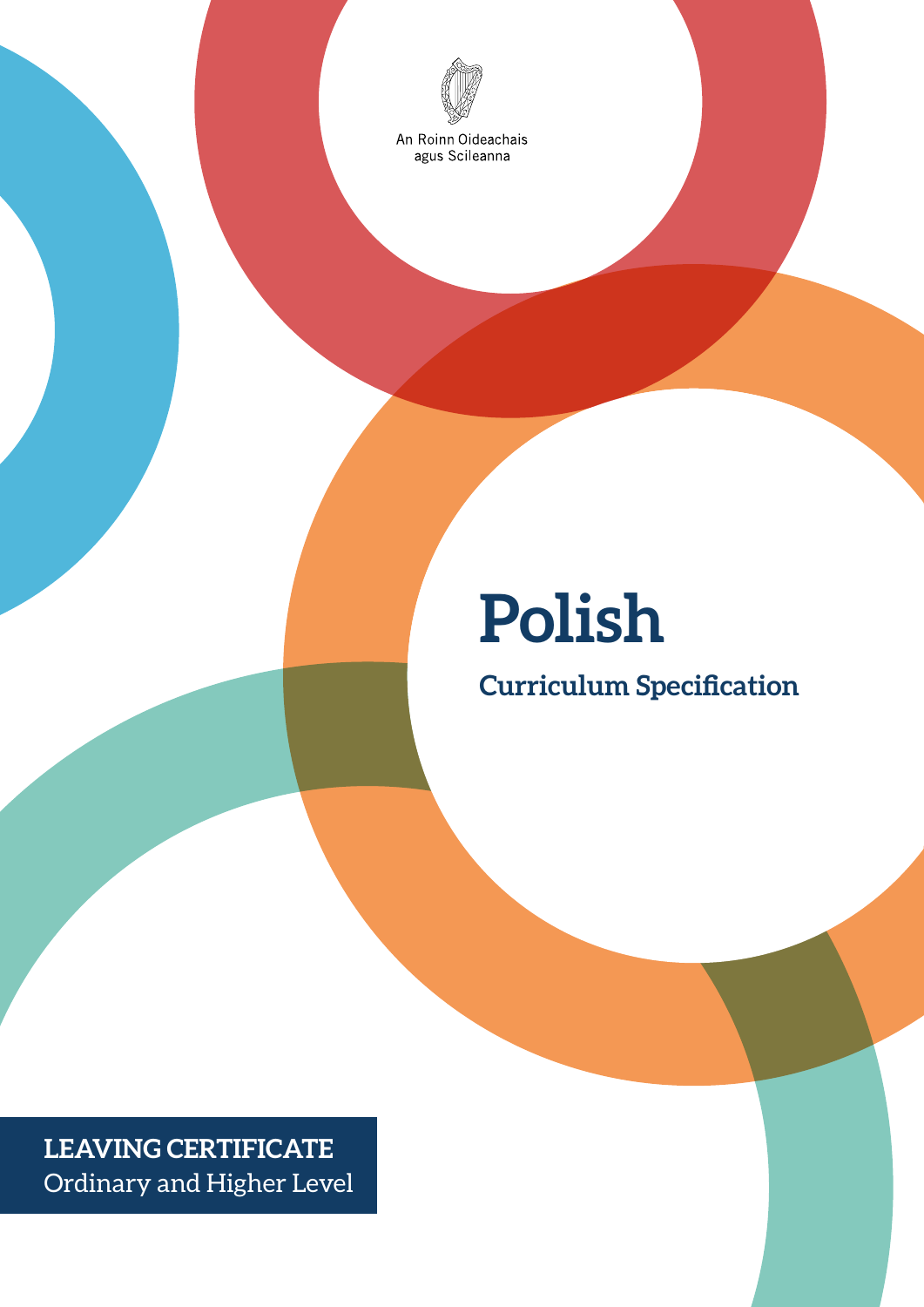## **Contents**

| Glossary 3                                                                         |
|------------------------------------------------------------------------------------|
| Senior cycle4                                                                      |
|                                                                                    |
| and the control of the control of the control of the control of the control of the |
| Leaving Certificate Polish9                                                        |
|                                                                                    |
|                                                                                    |
|                                                                                    |
|                                                                                    |
|                                                                                    |
| The importance of the language community 11                                        |
|                                                                                    |
|                                                                                    |
|                                                                                    |

| Overview17 |  |
|------------|--|
|            |  |
|            |  |

| Strands of study 19                                  |  |  |  |  |  |  |
|------------------------------------------------------|--|--|--|--|--|--|
| Communicative language competence strand 19          |  |  |  |  |  |  |
| Plurilingual and pluricultural competence strand. 21 |  |  |  |  |  |  |
|                                                      |  |  |  |  |  |  |
| Assessment for certification 23                      |  |  |  |  |  |  |
| Assessment components  24                            |  |  |  |  |  |  |
|                                                      |  |  |  |  |  |  |
| Aural and written examination  24                    |  |  |  |  |  |  |
| General assessment criteria  25                      |  |  |  |  |  |  |
| Reasonable accommodations  28                        |  |  |  |  |  |  |
|                                                      |  |  |  |  |  |  |

| Appendix 29 |  |  |  |  |  |  |  |  |  |  |  |  |  |  |  |  |  |  |  |  |  |  |  |  |  |  |  |  |  |
|-------------|--|--|--|--|--|--|--|--|--|--|--|--|--|--|--|--|--|--|--|--|--|--|--|--|--|--|--|--|--|
|-------------|--|--|--|--|--|--|--|--|--|--|--|--|--|--|--|--|--|--|--|--|--|--|--|--|--|--|--|--|--|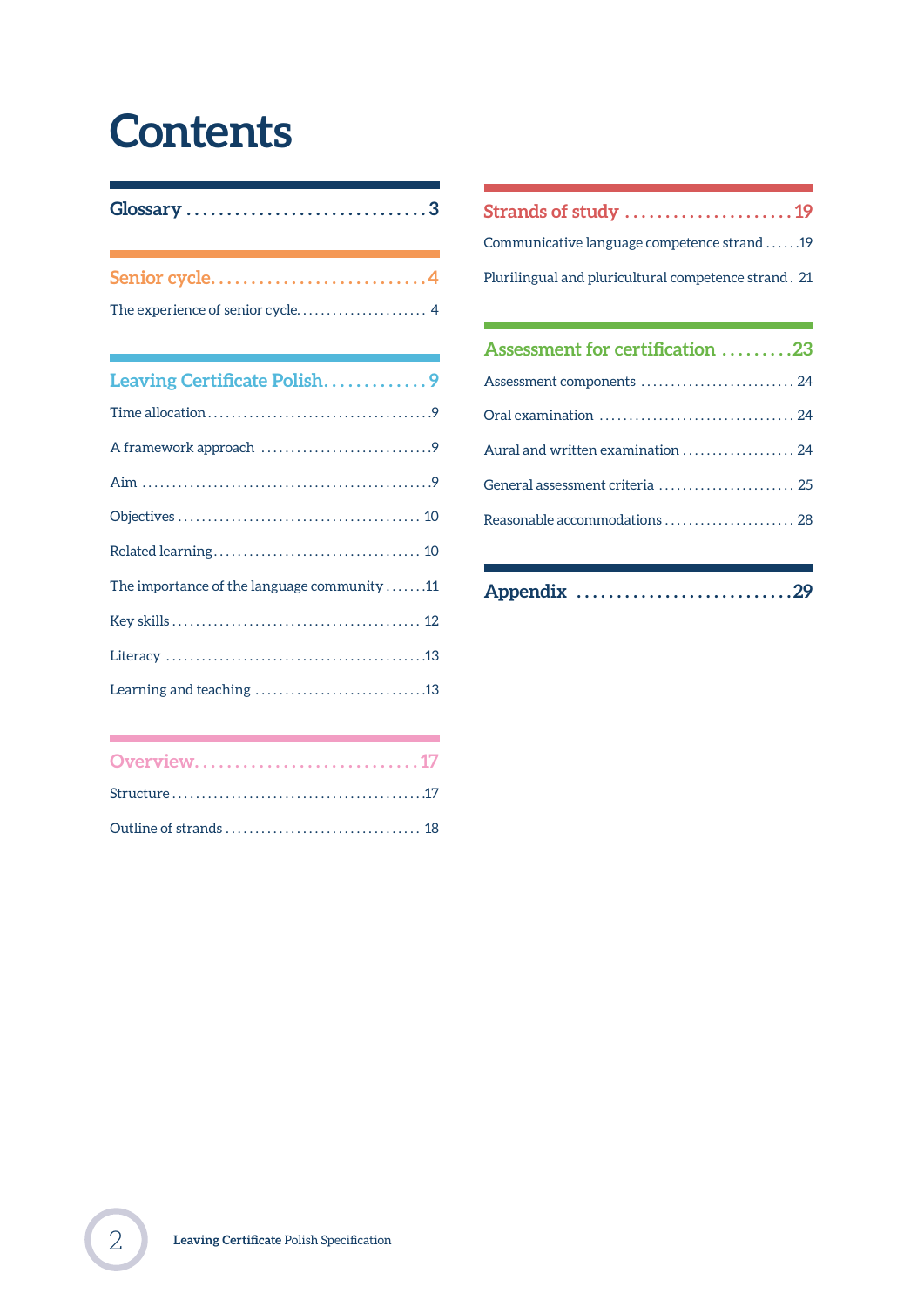## <span id="page-2-0"></span>**Glossary**

This glossary is intended to clarify concepts and terms used in this specification for the reader.

**Action-oriented:** This approach views learners as social agents and active participants in their own learning. It implies the use of the target language by learners while engaging in purposeful, collaborative tasks.

**Aural:** In aural reception activities, the language user receives and processes a spoken input produced by one or more speakers.<sup>1</sup>

**CEFR:** Common European Framework of Reference for Languages, published by the Council of Europe in 2001. This a framework of reference that provides tools, guidelines and resources for the development of language curricula, textbooks and assessment tools and programmes to support the teaching and learning of languages. The CEFR Companion Volume was published in 2018.

**Input:** Instructions, materials, etc. selected or produced by teachers and/or learners.<sup>2</sup>

**Interaction:** Interaction includes communicating, collaborating, turn-taking and/or asking for clarification in order to co-construct meaning and is fundamental to language learning.

**Multilingualism**: The co-existence of different languages in society.

**Mediation**: In mediation, the user/learner acts as a social agent who creates bridges and helps to construct or convey meaning, sometimes within the same language, sometimes from one language to another (cross-linguistic mediation). The focus is on the role of language in processes like creating the space and conditions for communicating and/or learning, collaborating to construct new meaning, encouraging others to construct or understand new meaning, and passing on new information in an appropriate form. The context can be social, pedagogic, cultural, linguistic or professional.

**Output:** Language composed or generated by the learners themselves.

**Plurilingualism**: Plurilingualism is the dynamic and developing linguistic repertoire of an individual user/learner<sup>3</sup> in which they draw on all of their linguistic and cultural resources and experiences in order to participate more fully in social and educational contexts<sup>4</sup>.

**Pluriculturalism:** In a person's cultural competence, the various cultures (national, regional, social) to which that person has gained access do not simply co-exist side by side; they are compared, contrasted and actively interact to produce an enriched, integrated pluricultural competence. 5

**Production:** Generating language through speaking and/or writing.

**Reception:** Receiving and processing language through listening and/or reading.

**Task-based language learning:** An approach to language learning where learners engage with real-life and authentic tasks through communication, providing meaningful opportunities to acquire language by using it.

**Text:** All products of language including oral, written and multi-modal content.

**Translanguaging:** The process whereby multilingual speakers use their plurilingual repertoire, as an integrated language system.

- CEFR, Council of Europe, 2001, p. 65.
- <sup>2</sup> Ibid, p. 55.
- <sup>3</sup> Ibid, p. 28.
- <sup>4</sup> Ibid, p. 157.
- <sup>5</sup> Ibid, p. 6.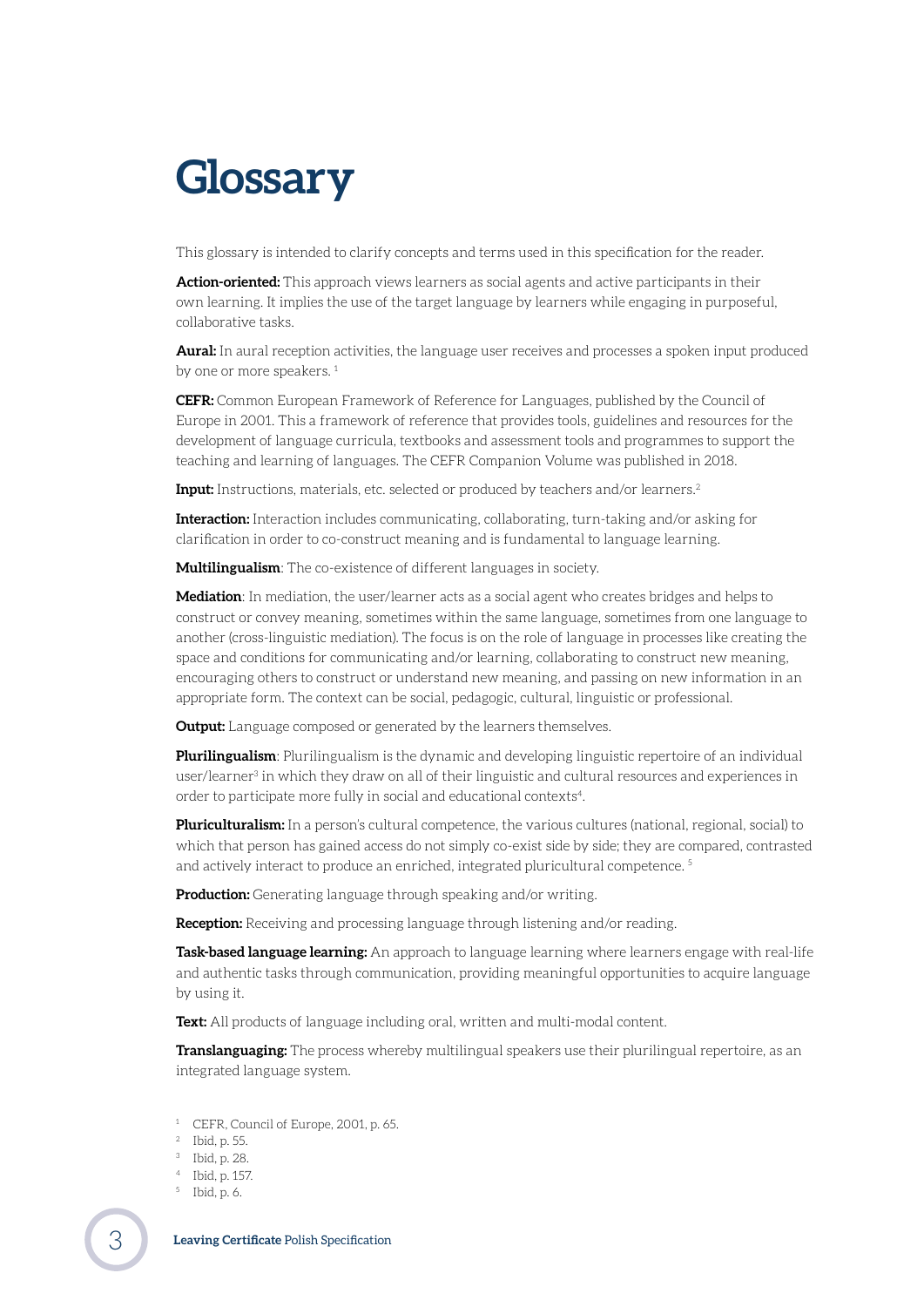## <span id="page-3-0"></span>**1 Senior cycle**

Learners in senior cycle are approaching the end of their time in school and are focusing on the directions they would like to take in their future lives. Senior cycle plays a vital role in helping learners to address their current needs as young adults and in preparing them for life in a changing economic and social context.

Senior cycle is founded on a commitment to educational achievement of the highest standard for all learners, commensurate with their individual abilities. To support learners as they shape their own future there is an emphasis on the development of knowledge and deep understanding; on learners taking responsibility for their own learning; on the acquisition of key skills; and on the processes of learning. The broad curriculum, with some opportunities for specialisation, supports continuity from junior cycle and sets out to meet the needs of learners, some of whom have special educational needs, but who all share a wide range of learning interests, aptitudes and talents.

Curricular components at senior cycle promote a balance between knowledge and skills, and the kinds of learning strategies relevant to participation in, and contribution to, a changing world where the future is uncertain.

Assessment in senior cycle involves gathering, interpreting and using information about the processes and outcomes of learning. It takes different forms and is used for a variety of purposes. It is used to determine the appropriate route for learners through a differentiated curriculum, to identify specific areas of difficulty or strength for a given learner and to test and certify achievement. Assessment supports and improves learning by helping learners and teachers to identify next steps in the teaching and learning process.

## **The experience of senior cycle**

The vision of senior cycle sees the learner at the centre of the educational experience. That experience will enable learners to be resourceful, to be confident, to participate actively in society, to build an interest in learning, and to develop an ability to learn throughout their lives.

This vision of the learner is underpinned by the values on which senior cycle is based and it is realised through the principles that inform the curriculum as it is experienced by learners in schools. The specification has embedded key skills, clearly expressed learning outcomes, and is supported by a range of approaches to assessment; it is the vehicle through which the vision becomes a reality for the learner.

At a practical level, the provision of a high-quality educational experience in senior cycle is supported by:

- effective curriculum planning, development, organisation and evaluation
- $\triangleright$  teaching and learning approaches that motivate and interest learners, that enable them to progress, deepen and apply their learning, and develop their capacity to reflect on their learning
- professional development for teachers and school management that enables them to lead curriculum development and change in their schools
- a school culture that respects learners, that encourages them to take responsibility for their own learning over time, and that promotes a love of learning.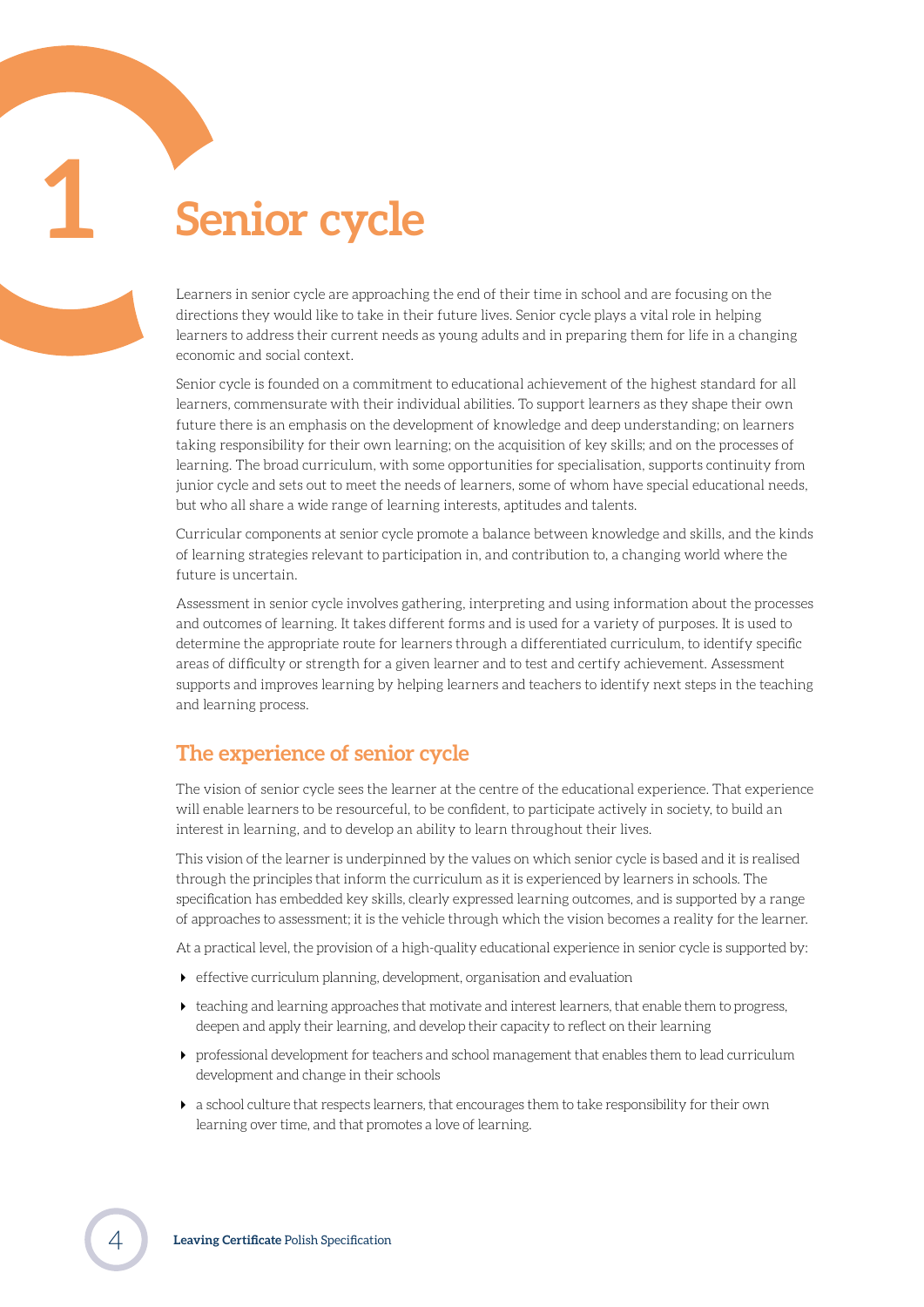Senior cycle education is situated in the context of a broader education policy that focuses on the contribution that education can make to the development of the learner as a person and as a citizen. It is an education policy that emphasises the promotion of social cohesion, the growth of society and the economy, and the principle of sustainability in all aspects of development.



*Figure 1: Overview of senior cycle*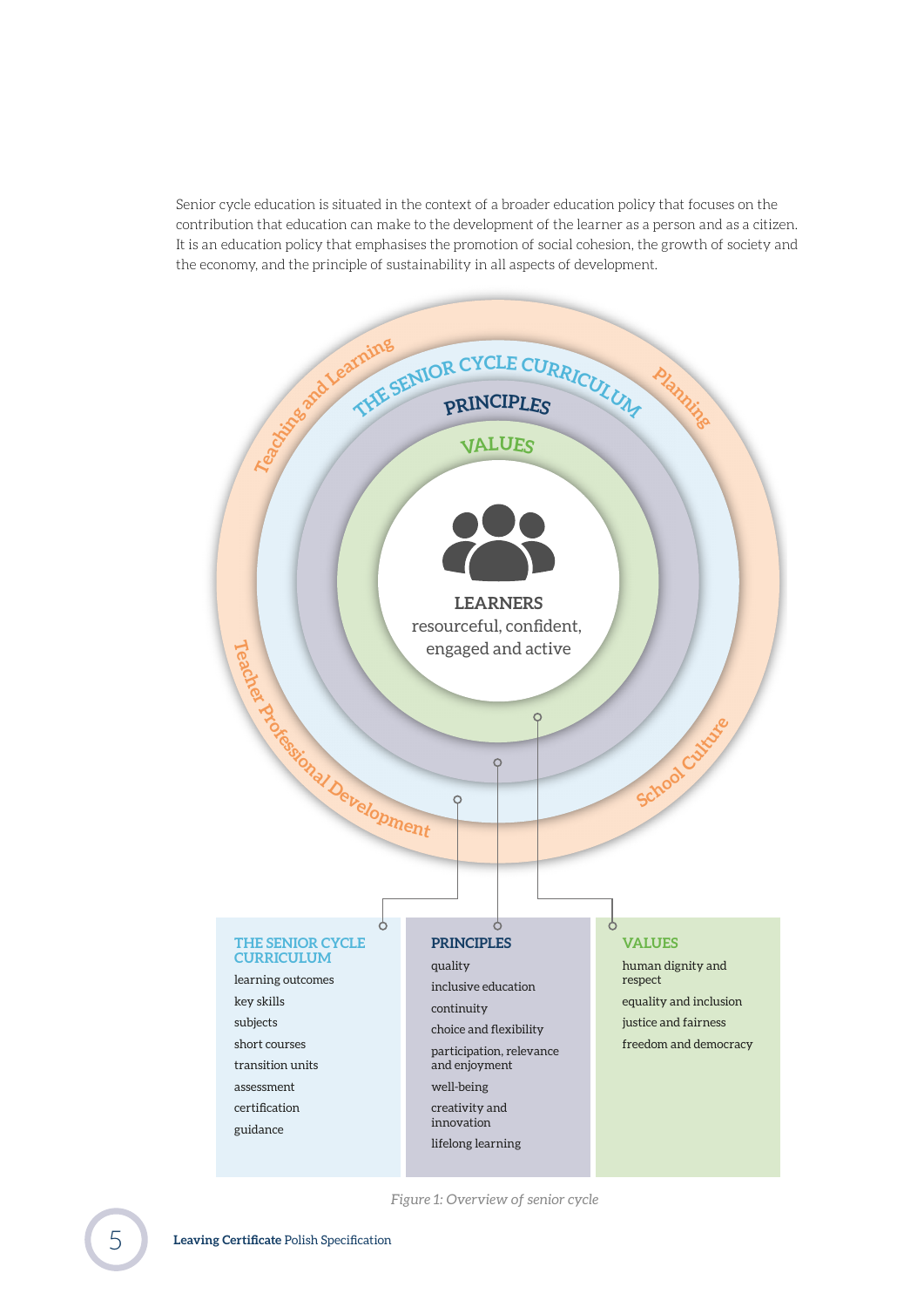#### **RESOURCEFUL**

#### **they show their imagination, intelligence, intuition and other talents through**

curiosity

enquiry

open-mindedness

reflection

connecting learning

**they participate in the social, community, national and international dimensions** 

showing respect for others forming and sustaining caring

making informed decisions building practical know-how

taking interest in and responsibility for their social and physical environment developing moral/ethical and political

making lifestyle choices that are

contributing to their own material wellbeing and the material wellbeing

**of their lives by**

relationships

understanding

sustainable

of society

innovation

problem solving

creativity

## **CONFIDENT**

#### **they develop their physical and mental well-being and**

become self-aware

have high self-efficacy

engage with ethics, values and beliefs

welcome opportunities

- can cope with setbacks
- can effect positive change



**LEARNERS** resourceful, confident, **ENGAGED** resourceful, confident **ENGAGED** 

#### **ACTIVE LEARNERS**

#### **they pursue excellence in learning to the best of their ability and develop a love of learning by**

seeking and using knowledge, and understanding how knowledge is created

experiencing passion for, rigour in and commitment to learning

developing intellectual and critical thinking skills

exercising autonomy and independence in learning

managing their learning and making learning choices

setting and achieving learning goals

pursuing learning qualifications

*Figure 2: The vision of the learner*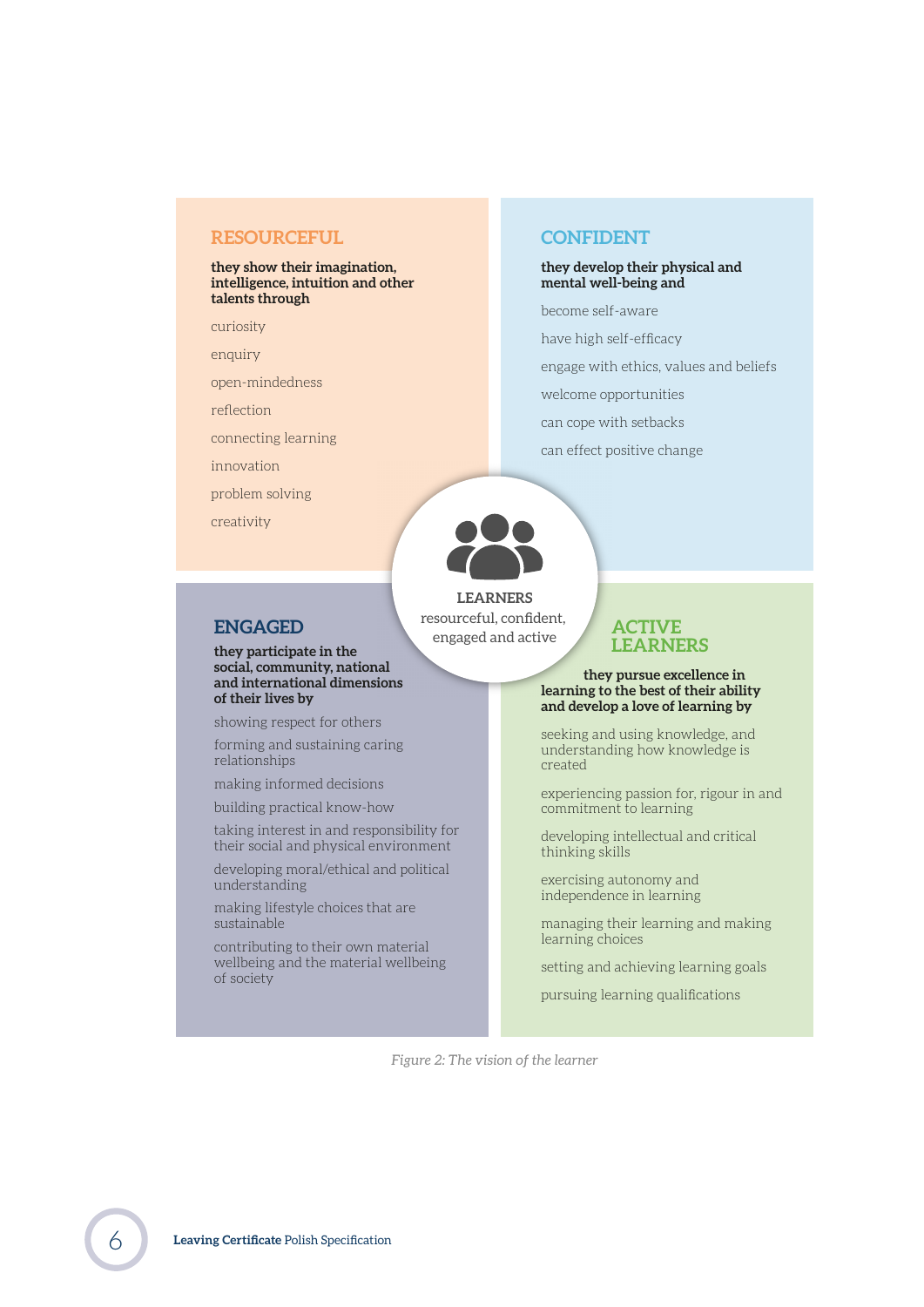#### **LANGUAGE LEARNING AND EDUCATION**

Language is one of the means by which we think, organise our knowledge, express our thoughts and feelings, and communicate with others. We live in a world which is rich in languages, and Ireland, too, has its own linguistic heritage.<sup>6</sup> All activities, in whatever language, are exercises in thinking.

One of the main ways that societies define and share their culture and identity is through language. It is a medium of interaction, through which knowledge and experience are communicated and organised. Every language has its own rich, distinctive features and complexities, as well as an intrinsic value as a resource for social participation, social cohesion, lifelong employment possibilities and mobility opportunities.

Language is also the means of self-expression and interpersonal communication as well as being the conduit for learning in the education process. It is a central factor in the growth of the learner as a person in the twenty-first century; how we learn about ourselves, others and the multilingual and multicultural world in which we live. Language learning also gives us access to the richness of the cultures and the mindset of the people who use that language.

Young people in Ireland are growing up in a dynamic, multilingual and multicultural society which is rapidly changing at local, national and global levels. They live in a world in which digital technologies, migration and mobility are bringing people closer together than ever before. In this society, shaped by social, political and economic forces, the opportunity to develop their plurilingual repertoire can be a source of empowerment for learners. Being exposed to language learning experiences offers learners skills, knowledge, understanding and values to negotiate these changes so that they can participate fully and effectively in our multilingual society and in the world of work.

When learners use more than one language, the spheres in which they can communicate are widened. This empowers them to more fully enjoy and appreciate a variety of cultural backgrounds; to participate in and contribute to society as global citizens and to access employment and mobility opportunities.

As well as benefitting society, a rich language learning repertoire has positive effects for learners' personal and intellectual development and their leisure activities. Cognitive development is enhanced by language learning and can contribute to higher levels of achievement in other educational areas such as mathematical abilities and the formulation of scientific hypotheses.

The school curriculum in Ireland is language-rich and therefore progress in every learning area involves competence in language. There are two official state languages, Irish and English, both of which are offered to learners alongside a range of languages from within and beyond Europe. Language learners gain a range of skills that relate to and build upon learning in other senior cycle subjects, enabling them to apply their existing language knowledge to new knowledge and to transfer their skills across all learning on their journey of lifelong learning.

In common with other subjects, an important feature of this language specification is the development of learners' ability to use language across the four modes of communication (reception, production, interaction and mediation7). An integrated skills approach to accessing, organising and presenting information is thus taken in this specification.

- <sup>6</sup> Framework for Consultation on a Foreign Languages in Education Strategy for Ireland, DES, 2014, p. 3.
- <sup>7</sup> CEFR Companion Volume, Council of Europe, 2018, p.33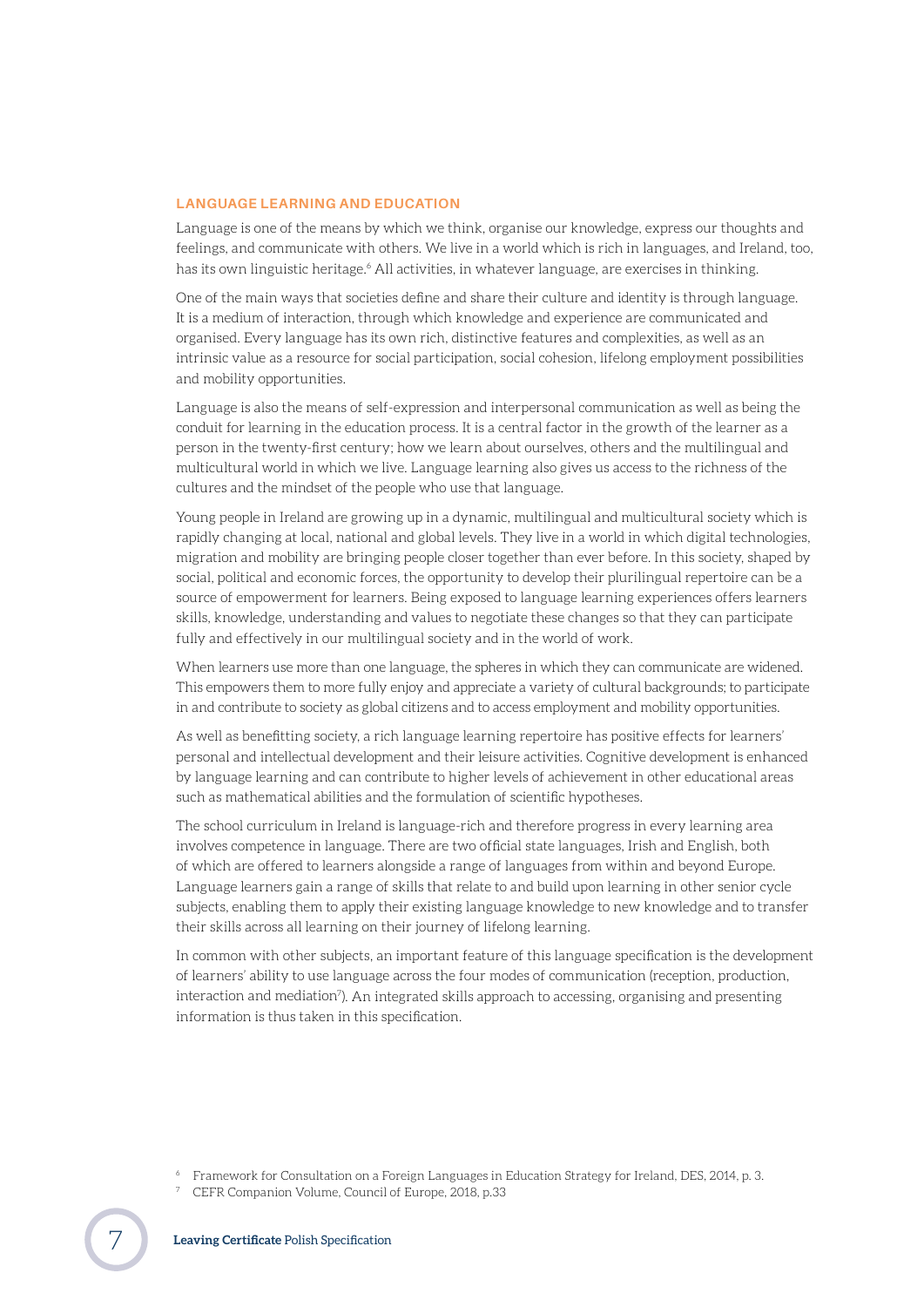These modes of communication are central and essential to the full experience of languages and help promote and support an action-oriented approach to language learning and teaching. Learners undertaking Leaving Certificate Foreign Languages bring their own unique language repertoires and experiences to learning a language. It is also important to acknowledge that learners may have varying levels of competence across the modes of communication arising from their prior learning and existing plurilingual repertoire.

It is intended that the experience of learning languages in senior cycle will be highly relevant to the lives of learners today and in the future. It will inspire in them an interest and curiosity about how they can use and learn languages and cultivate an appreciation of the similarities and differences between different countries, communities and cultures. This will set a solid foundation for learners to embark on a lifelong journey as plurilingualists, empowering them to have the skills and strategies to become more autonomous learners, to engage with the wider world, to integrate socially, and to become active citizens.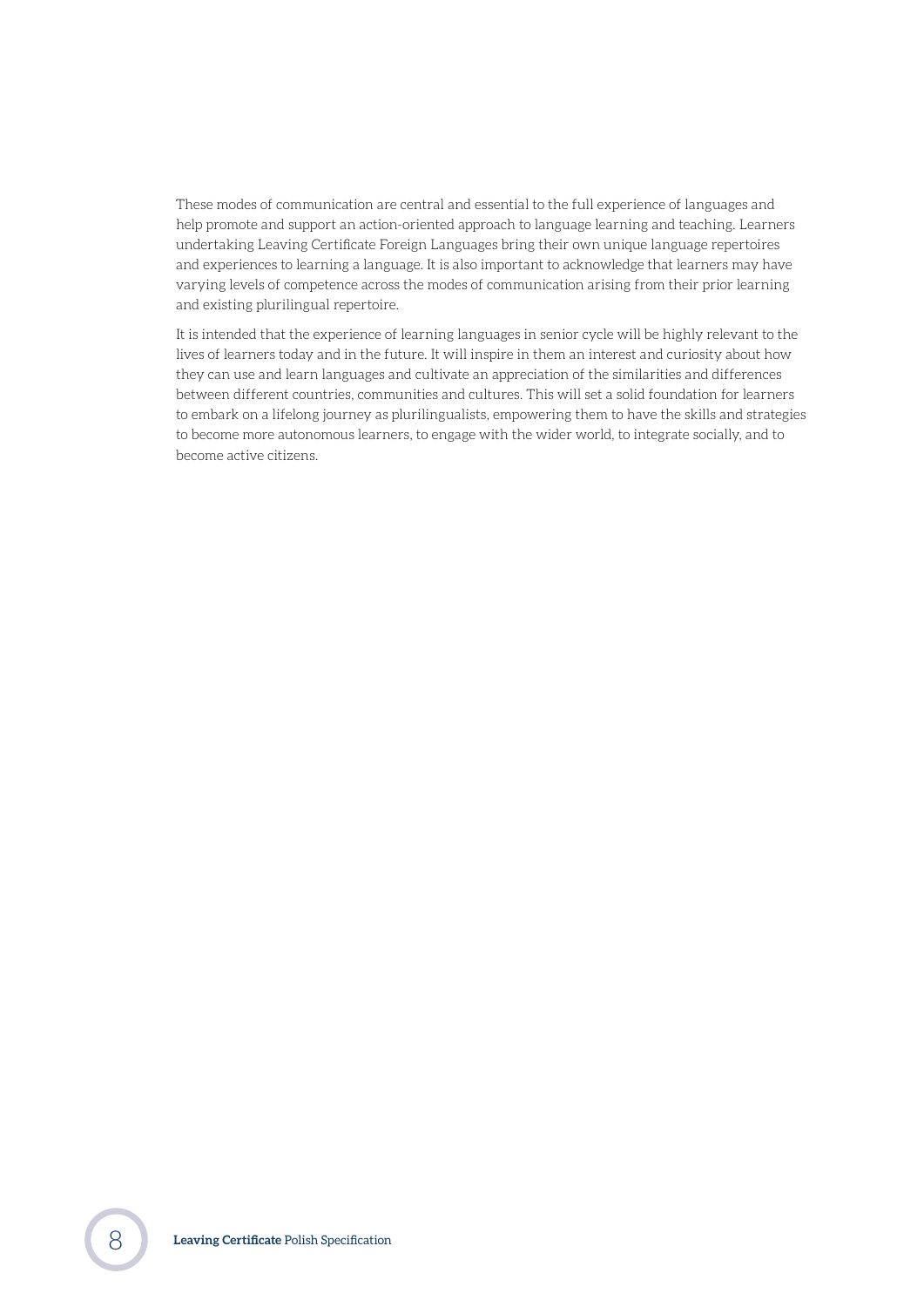## <span id="page-8-0"></span>**2 Leaving Certificate Polish**

## **Time allocation**

The Polish specification is designed for a minimum of 180 hours of class contact time.

## **A framework approach**

A framework approach has been used to develop this specification for the learning and teaching of a number of Leaving Certificate curricular languages including Polish. This involves a common approach across each specification including the introduction, aims, expectations for learners and assessment approaches.

The Leaving Certificate foreign language specification for Polish is intended for learners from all language backgrounds. This includes, but is not limited to, learners from heritage language backgrounds. It offers opportunities to develop communicative capacity and linguistic and intercultural awareness in a wide range of real-life and authentic contexts.

This specification was designed with all standard variations of the Polish language in mind. Accordingly, learning outcomes and experiences are intended to meet the needs of all learners.

The expectations for learners articulated in this specification are aligned at a similar level to the current Leaving Certificate languages of French, German, Spanish and Italian and are broadly aligned to A2/B1 levels of the CEFR.<sup>8</sup> It is available to all learners including those from a heritage language background who wish to improve some or all of the skills within their communicative repertoire and those who have no prior experience with the language. Assessment will be offered at both Higher and Ordinary levels.

## **Aim**

The aim of Leaving Certificate Polish is to develop learners' ability to use the target language for communicative purposes, to explore the interdependence between language and culture, to foster an appreciation of the value of languages for lifelong personal, educational, vocational and leisure purposes, and to derive enjoyment from language learning.

It aims to develop learners' plurilingual and pluricultural competence through language awareness by encouraging language learning strategies, fostering an understanding of how languages, in particular the target language, work. Recognising the connections between languages can assist the process of language learning.

Finally, this specification aims to support social integration and active citizenship as well as an appreciation for the unique and exciting opportunities offered by languages, at school, outside the classroom and in the workplace.

The communicative competences that language learners need, in order to be effective users of a second language, are described by the Common European Framework of Reference for Languages (CEFR), published by the Council of Europe in 2001 and updated in 2018. The aim of the CEFR is to provide a 'common basis for the elaboration of language syllabuses, curriculum guidelines, examinations, textbooks, etc. across Europe' (Council of Europe 2001, p. 1: www.coe.int/portfolio).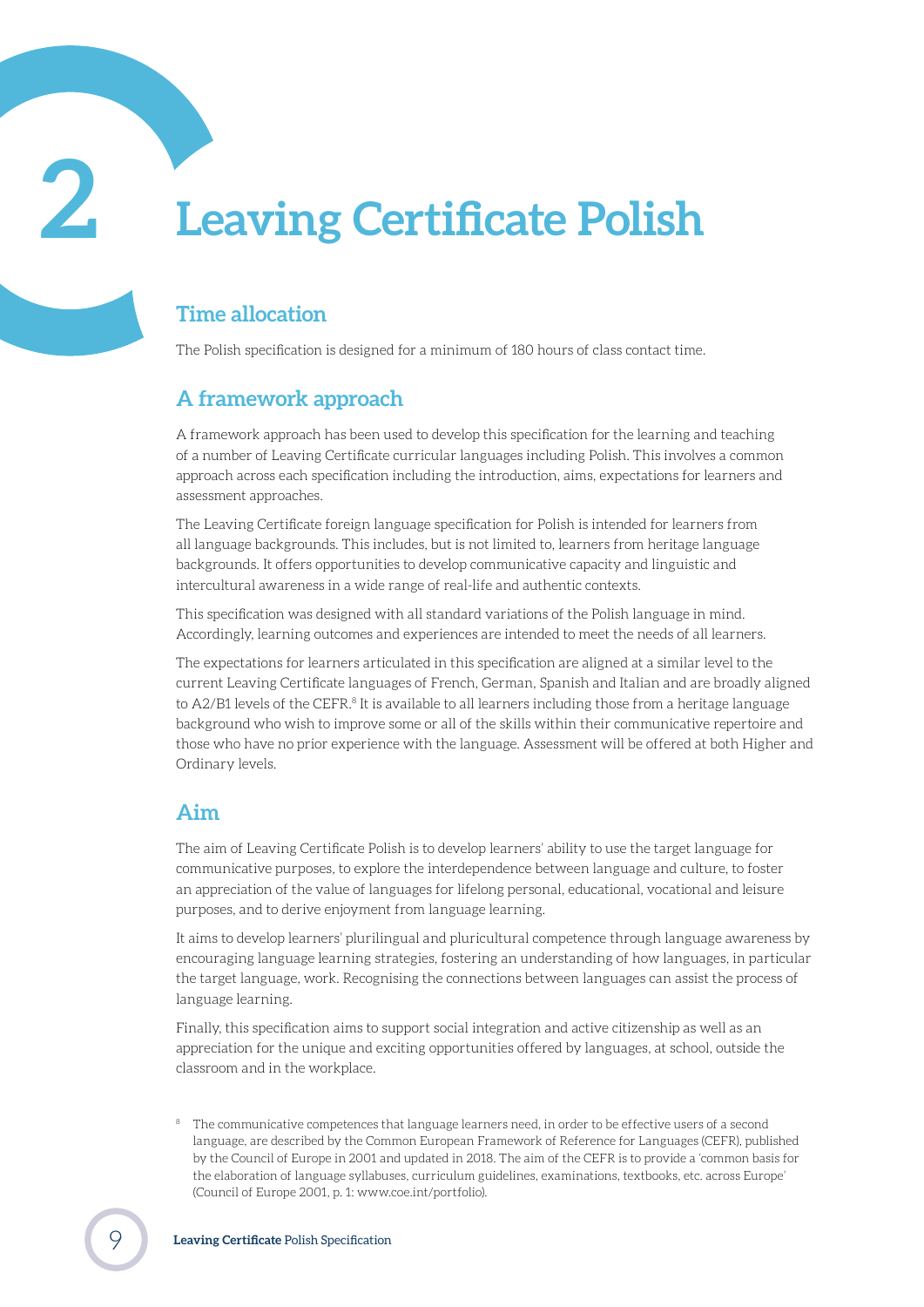## <span id="page-9-0"></span>**Objectives**

The objectives of Leaving Certificate Polish are to enable learners to:

- communicate effectively and participate in everyday communications, in a variety of media, in the medium of the target language
- $\blacktriangleright$  develop the capacity to use appropriate structures and vocabulary across the four modes of communication
- extract information and derive enjoyment from a variety of sources, including a range of media and authentic texts, in the target language
- $\rightarrow$  become reflective and autonomous language learners who are actively involved in monitoring and assessing their own progress
- $\triangleright$  foster an appreciation of linguistic and cultural diversity and of the value of using their linguistic repertoire to better understand, celebrate and foster links with the target language communities
- enjoy their language learning experiences and develop appropriate language proficiency to actively pursue leisure activities, further language study, and/or career opportunities through the medium of the target language
- develop an awareness of how languages work and relate to one another, building on their linguistic knowledge and skills to support and motivate lifelong language learning and learning in general.

### **Related learning**

Language education begins in the home, is embedded in the primary school curriculum and is further developed in junior cycle. This provides continuity and progression for senior cycle subjects including Leaving Certificate Polish.

#### **EARLY LEARNING AND PRIMARY EDUCATION**

Children begin learning language at home and in their community. The home languages of Irish children may be one (or more) of up to two hundred languages.

Language is central to the theme of Communicating in *Aistear: the Early Childhood Curriculum Framework* (NCCA, 2009). This encourages and enables children to share their experiences, thoughts, ideas and feelings with others with growing confidence and competence in a variety of ways in a range of languages.

Most children have experience of learning at least two languages in the Primary School Curriculum— Irish and English. The primary curriculum acknowledges and encourages children's use of other languages with a focus on socio-cultural, intercultural and language knowledge and awareness. Children and parents are encouraged to maintain and develop their home languages.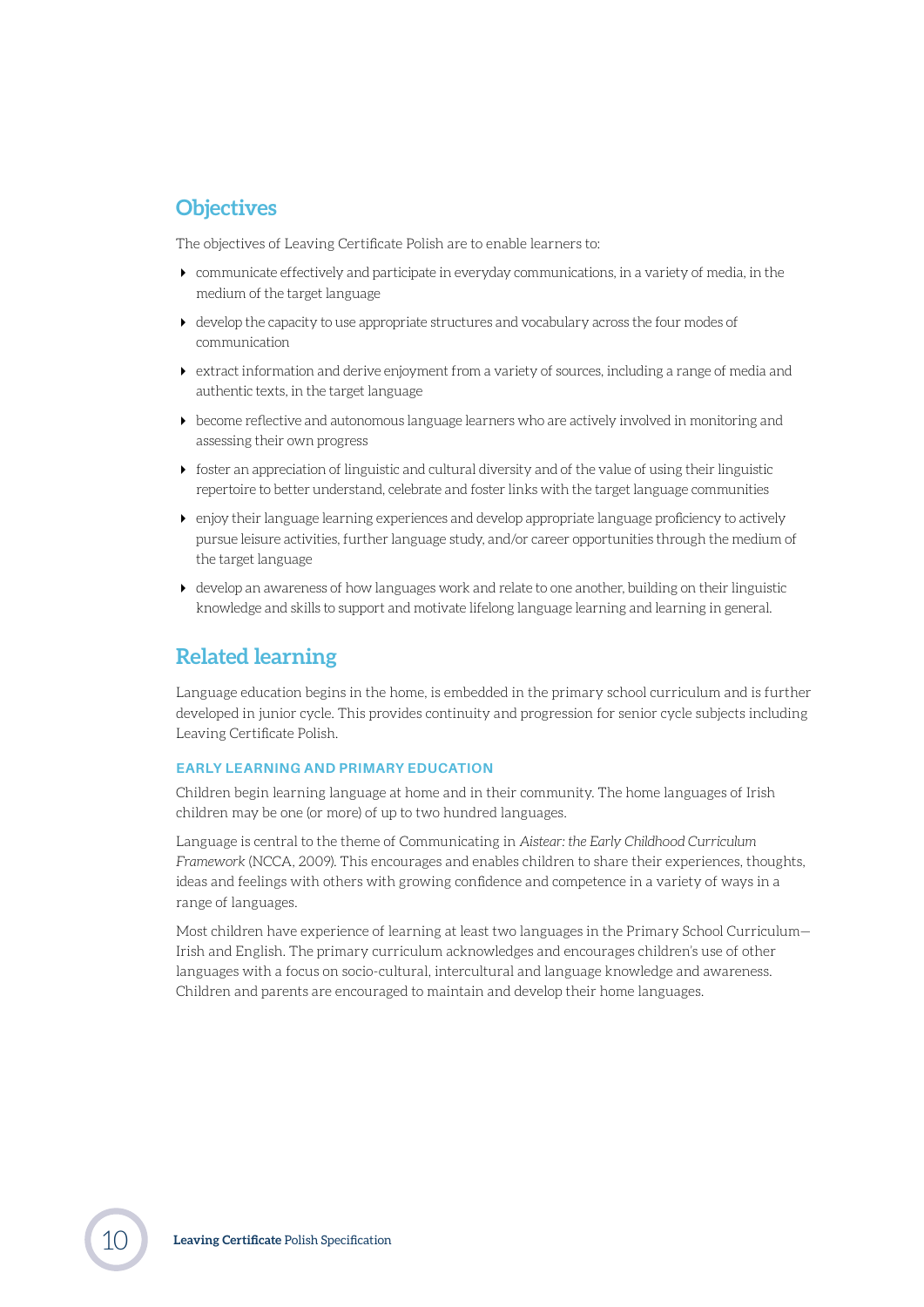#### <span id="page-10-0"></span>**LANGUAGES AT JUNIOR CYCLE**

The majority of learners continue to study Irish and English in the post-primary phase of their education. In addition, all junior cycle students are given the opportunity to learn a third or subsequent language.

Junior cycle language specifications equip learners with the skills and strategies to underpin further language learning, including additional languages which they can use for meaningful purposes. Learners are enabled to reflect on their language learning journey, to compare their target language with other languages they know, and to reflect on and become more aware of their own and other cultural identities.

#### **LANGUAGES AT SENIOR CYCLE**

In the initial part of senior cycle, Transition Year (TY) students may be exposed to a new language which enables them to add to their plurilingual and pluricultural repertoire.

Leaving Certificate Established curricular language learning options currently include Irish and English, a range of European languages, Russian, Arabic, Japanese, Ancient Greek, Latin and Hebrew Studies. Students who engage with the Leaving Certificate Vocational Programme (LCVP) also study a language.

The majority of senior cycle learners will have already been exposed to several languages at this point. Their home language may be different to the language of schooling, they may have classmates who speak other languages outside class so they bring to the task of learning another language many of the transferable language-learning skills and plurilingual competencies acquired previously. The learning of senior cycle languages aims to help the learner build on these skills and competencies.

The study of languages also relates to other subject areas. By learning about the way of life of target language-speaking communities, learners heighten their awareness of social and cultural diversity, the diversity of cultural heritage, literature, visual arts, music, history, geography and so on. In turn, they are enabled to reflect on and become more aware of their own and other cultural and linguistic identities.

### **The importance of the language community**

Learners' engagement and sense of progress is enhanced as they are scaffolded into making connections between Polish and other languages they know. Their motivation is enhanced as they use the target language to successfully express and receive meaningful messages in their diverse language communities, be they within the classroom, the school environment or the wider community.

The language community has a central role to play in learners' progress. Language and cultural awareness help learners to develop their understanding of the importance of the language community, to be part of the language community, and to identify with the community. The language community provides learners with examples of the living language and learners observe and imitate elements of this language, which in turn acts as a stimulus. They understand the disparity and overlaps between their own language and the language provided by the language community.

To reflect the linguistic diversity of the communities where the target language is spoken learners will be exposed to a range of phonological, lexical and pronunciation variations that exist within the target language. Learners may respond, orally or in writing, using one of the standard varieties of the target language, even if it is different to that of the interlocutor/stimulus material.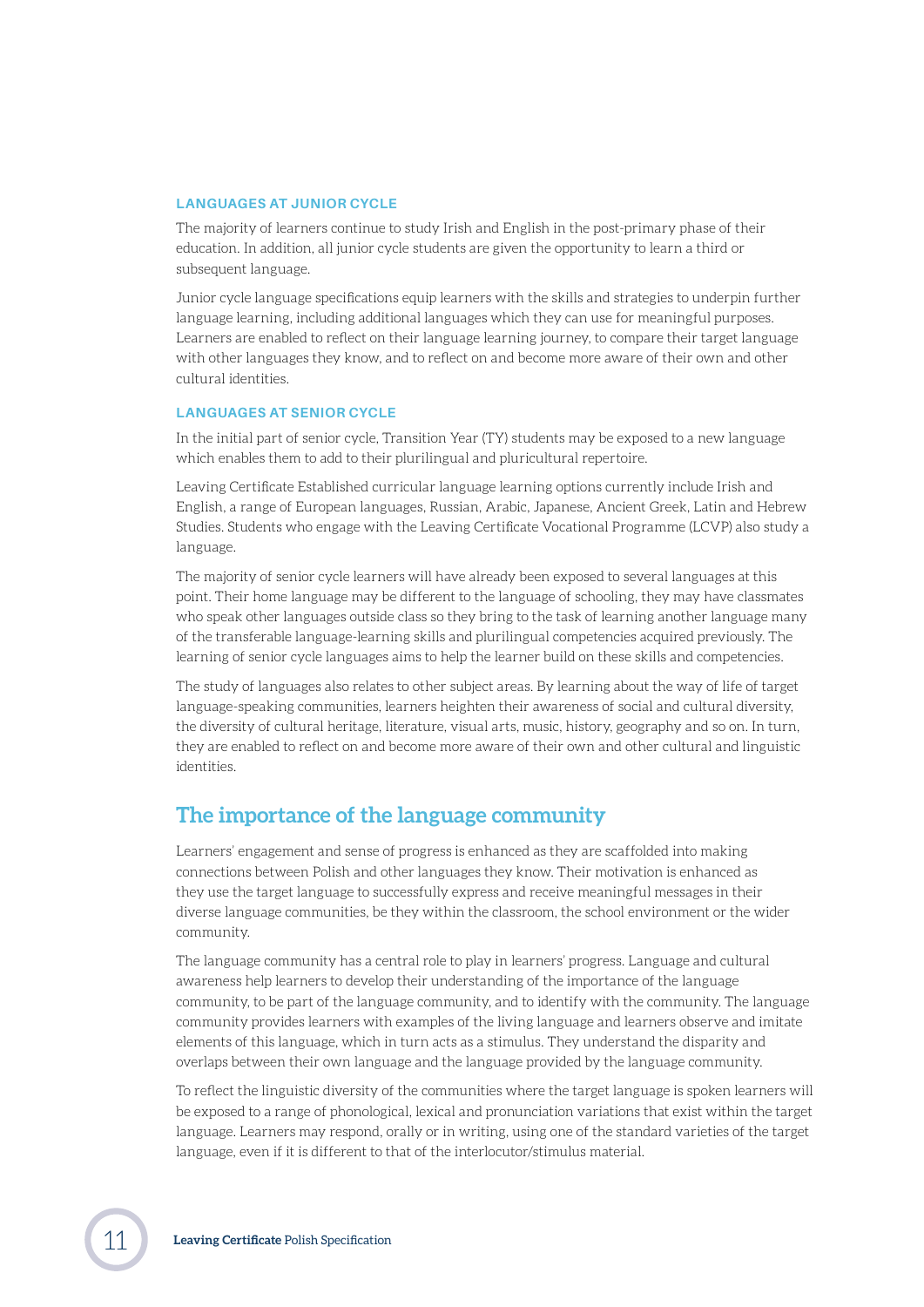### <span id="page-11-0"></span>**Key skills**

Curriculum and assessment focus on the embedding of key skills within learning outcomes. This is accompanied by a varied approach to assessment in which learners can generate responses that reveal the depth of their understanding. The embedding of key skills requires careful consideration of the balance between knowledge and skills in the curriculum and in learning, and of finding appropriate ways of assessing them.



*Figure 3: Key skills of senior cycle*

There are five skills identified as central to teaching and learning across the curriculum at senior cycle. These are: Information Processing; Being Personally Effective; Communicating; Critical and Creative Thinking; and Working with Others. It is important for all learners to develop these key skills which contribute to helping them achieve their full potential, both during their time in school and into the future. This will allow them to participate fully in society, including family life, the world of work and lifelong learning. This specification is designed to help learners develop language proficiency, including cross-linguistic skills, as they build on their knowledge and understanding of language learning and form positive attitudes to learning in general.

#### **INFORMATION PROCESSING AND CRITICAL AND CREATIVE THINKING**

Learners engage with the fundamental concepts and processes of language learning through participation in a range of learning and communication activities where they encounter the key skills in an integrated way. Learners develop *information processing skills* and *critical and creative thinking skills* by engaging in language activities where they are required to explore and understand authentic texts, identify and gather specific information from texts for a particular purpose and develop a range of creative texts.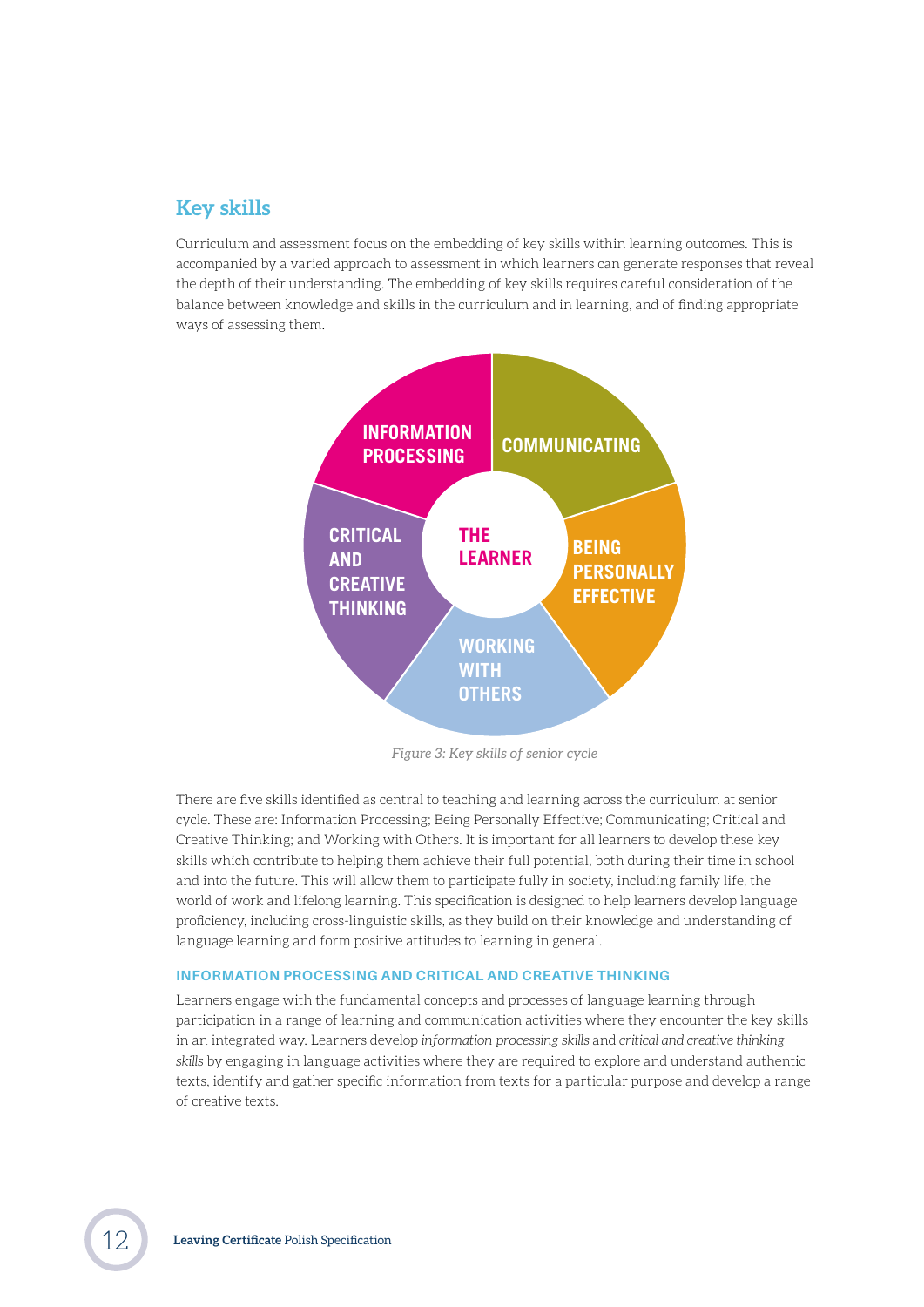#### <span id="page-12-0"></span>**COMMUNICATING**

*Communication skills* are developed as learners collaborate and as they express and share their opinions and ideas. This encourages them to engage in conversation and discussion, listening attentively and critically, eliciting opinions, views and emotions. They also learn to provide information in a way that is relevant to and understandable by people with diverse levels of language knowledge and understanding.

#### **WORKING WITH OTHERS AND BEING PERSONALLY EFFECTIVE**

As language is communicative by nature, learning languages enables learners to cultivate an appreciation of working collectively*,* which can help motivation, and capitalise on all talents within a group. Learners develop the capacity to discuss and share their different language learning strategies. Self-awareness and persistence in the face of challenges enable learners to grow and to develop. Learners develop this skill of *being personally effective* as they develop strategies to learn and to build on previous knowledge.

#### **Literacy**

Literacy includes the capacity to read, understand and critically appreciate various forms of communication including spoken language, printed text, broadcast media, and digital media. Literacy acquisition is a central component of language acquisition. As learners become familiar with various text and media (including multi-modal texts), they develop literacy skills. In creating their own texts, communicating online, or seeking information in the Polish classroom, learners' language and digital skills are developed, and this significantly enhances their overall literacy, including digital literacy. The use of technology contributes significantly to fostering creativity, the acquisition of literacy and the satisfaction learners get from using language.

Translanguaging, the process whereby multilingual speakers use their plurilingual repertoire as an integrated language system, is a key element in the learners' ability to navigate the complex social and cognitive demands in the acquisition of new languages.

Language awareness is an important element of their literacy development. This awareness will help learners to make informed choices while manipulating subjects, ideas and concepts. Quantitative and numerical concepts also form part of language learning, deepening learners' numeracy skills.

### **Learning and teaching**

Throughout their time in senior cycle, learners are encouraged to develop the knowledge, skills and values that will enable them to become more independent learners and to develop a lifelong commitment to improving their learning.

While the learning outcomes associated with each strand are set out separately, this does not imply they are to be studied in isolation. The learner's engagement and learning are optimised by a fully integrated experience of both strands. This specification gives teachers and learners the flexibility to use a range of learning and teaching approaches and strategies which are appropriate and relevant to the various contexts in which they use the language.

Senior cycle learners are encouraged to develop the knowledge, skills, attitudes, and values that will enable them to become more independent learners and to develop a lifelong commitment to language learning. The interconnectivity between our language, our society and our interpersonal relationships should be embedded into classroom learning and teaching where teachers are encouraged to highlight the social nature of language.

The section below outlines the learning and teaching approaches embedded in the integrated strands of the specification.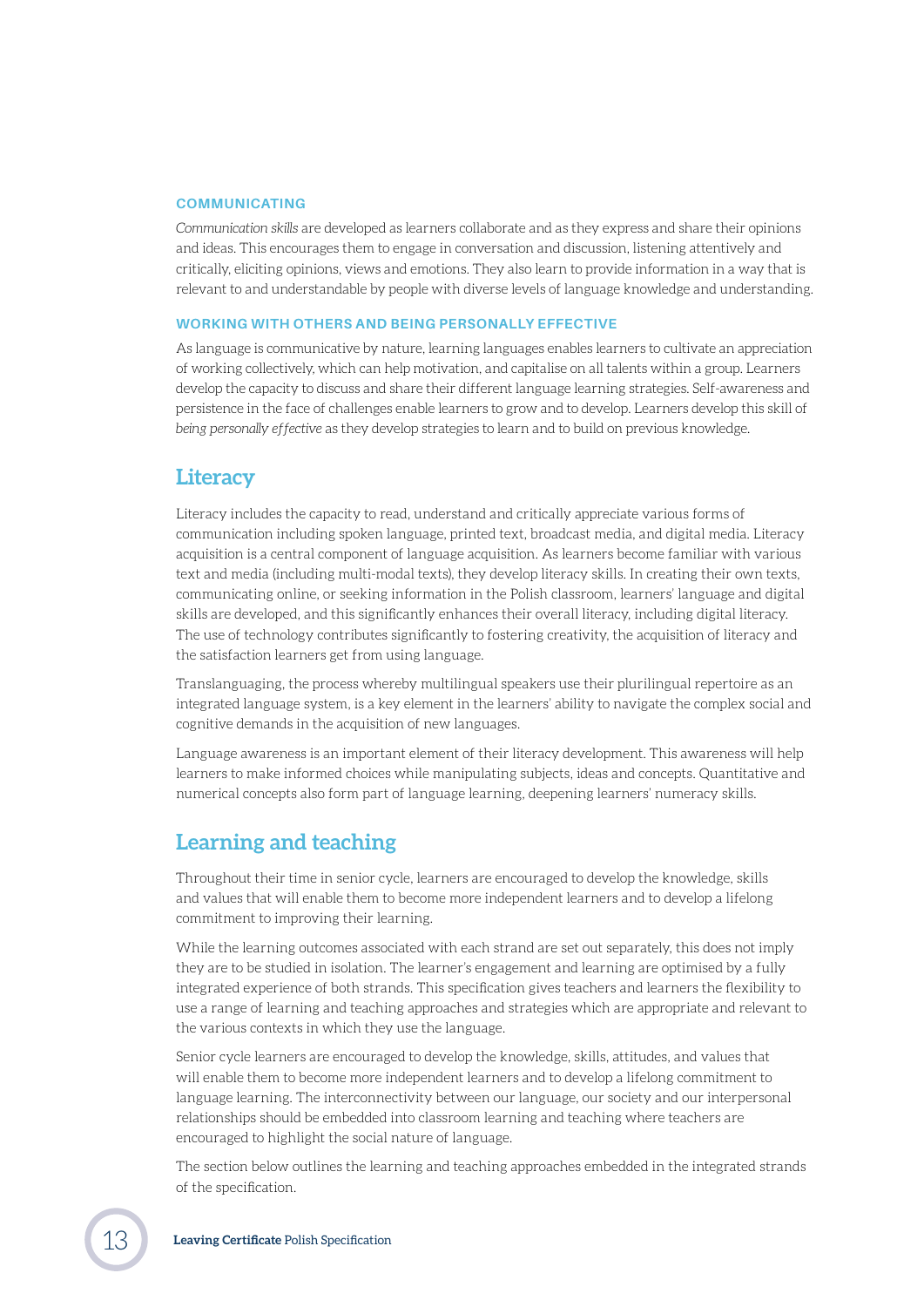#### **THE LANGUAGE LEARNING JOURNEY**

The learning and acquisition of Polish can be viewed as a language learning journey. The learners' focus on this journey is to be capable, independent and self-governing language users. An important part of the journey is prior language learning and acquisition. While they may not have learned Polish before, the skills learners have developed acquiring their first and subsequent language(s) play a very important role in their acquisition and development of this language. They develop language learning strategies that are transferable across different languages, enabling them to make connections between aspects of language and everyday experiences.

Self-awareness is the most effective tool that language learners can use to make progress. With teachers' help and feedback and by reflecting on their language learning journey, learners take the necessary steps to develop their language proficiency. Teachers and learners collaborate on this part of lifelong language learning. The interactive, communicative use of the target language by both parties provides the input that is essential for language development. Teachers have expertise in the language and have particular knowledge and special skills relating to the teaching and assessment of language to facilitate learning. When learners encounter challenges and difficulties, teachers provide guidance, encouragement, help, feedback and support so that they may progress. Output is of particular importance for learners on this journey, as is a language-rich learning environment, opportunities for use of and interaction in the language.

To support this language-rich environment, it is desirable that learners are encouraged and scaffolded to engage with authentic texts. This involves both fiction and non-fiction texts including magazine and newspaper articles, poems, short stories, films, simple novels, blogs/vlogs, comic strips, lyrics etc, taking into account the interests of the learners and their motivations to learn.

Classmates, the learning environment and the community also have a role to play. By taking advantage of opportunities to communicate with classmates in group work, pair work and other collaborative activities and by engaging in tasks through the target language, learners can interact through the target language and develop skills in communication, listening to each other and reflecting on their own work and that of others.

Engaging in a variety of meaningful tasks and language activities will enable learners to take charge of their own learning, motivating them to set goals, develop action plans, to receive, respond to and reflect on assessment feedback. As well as varied teaching strategies, varied assessment strategies will support learning and provide information that can be used as feedback so that learning and teaching activities can be designed and/or delivered in ways that best suit individual learners and their language skills. By setting appropriate, real-life and engaging tasks, by asking higher-order questions and by giving feedback that promotes learner agency, assessment will support learning as well as capturing achievement.

Observation is another tool used by learners to make progress. A sense of curiosity and a desire to learn are created, and learners become self-aware. Through this awareness, they acknowledge the disparity between the level of their own language system (interlanguage) as well as richer, more accurate and more natural versions and examples of the language produced by others. They understand why they make mistakes and take responsibility for correcting those mistakes, producing richer, more accurate and more natural language themselves.

As described below, learners may use their Language Portfolio to regularly describe what they observe about the language, reflect on their progress and on the cultures of the target language country/ countries and communities. They might also describe the steps they must take to make progress as a learner and a language user. Such elements necessarily underpin their ongoing progress in the language.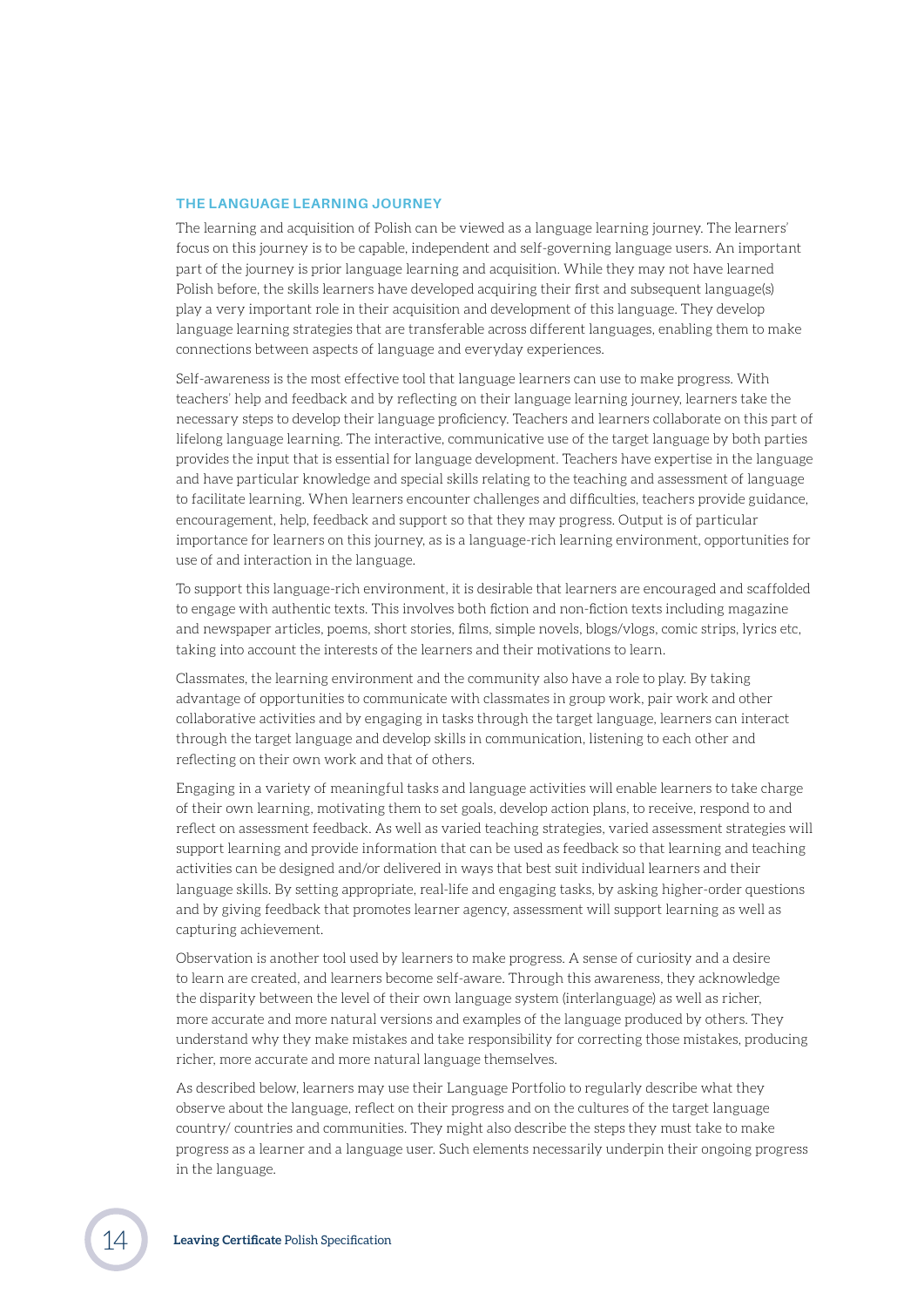#### **LANGUAGE PORTFOLIO**

Over the two years of Leaving Certificate Polish, each learner develops a Language Portfolio. The Language Portfolio focuses on the learners' language journey, the process and progress of their language learning experiences. It places the learner at the centre of learning, teaching and assessment and facilitates autonomous learning.

The purpose of the Language Portfolio is to create a space in which learners can record and reflect on their growing language proficiency. It provides learners with an opportunity to set personal learning goals across the four modes of communication (reception, interaction, production and mediation) and to develop their plurilingual and pluricultural competence by becoming more aware of themselves as language learners and users.

Using the Language Portfolio supports ongoing formative assessment in the language classroom and facilitates learners in showcasing their language-learning achievements. Self-assessment is fundamental to the Language Portfolio and learners are encouraged to set goals for their learning and monitor their own progress through evaluative reflection. In addition to teacher feedback, learners will be encouraged to self-assess and peer-assess their work. This will further develop their autonomy as language learners and users.

The Language Portfolio will include a broad range of items, such as written texts, projects, audiovisual materials, learning logs, learner reflections and learning goals. It is recognised that in this context the learners' created texts<sup>9</sup> may be presented in different formats—handwritten, multi-modal, and so on.

The portfolio as a means of documenting and reflecting on their learning will help learners to develop an awareness of the language learning process, to develop language learning strategies and to become more autonomous in their language learning.

As outlined in the Assessment section of this specification, learners will engage in conversation about their Language Portfolio during their oral examination. The Language Portfolio is a stimulus for conversation and discussion, however, the portfolio itself will not be assessed for certification purposes.

#### **DIFFERENTIATION**

The Leaving Certificate Polish specification is inclusively designed in three ways:

- $\blacktriangleright$  through the learning outcomes of the specification
- $\triangleright$  in the process of learning and teaching
- $\blacktriangleright$  through assessment for certification.

Learning outcomes should be achievable for every learner. They promote learning, teaching and assessment processes that develop learners' knowledge and understanding. They enable learners, through a variety of language learning experiences, to respond, analyse, evaluate and demonstrate their competencies as they progress.

Differentiation in learning and teaching supports equity and inclusion of opportunity and access for every learner. It addresses the barriers faced by learners and schools in meeting the needs of an increasingly diverse school population.

<sup>9</sup> 'Text' refers to all products of language use including oral, written and multi-modal texts.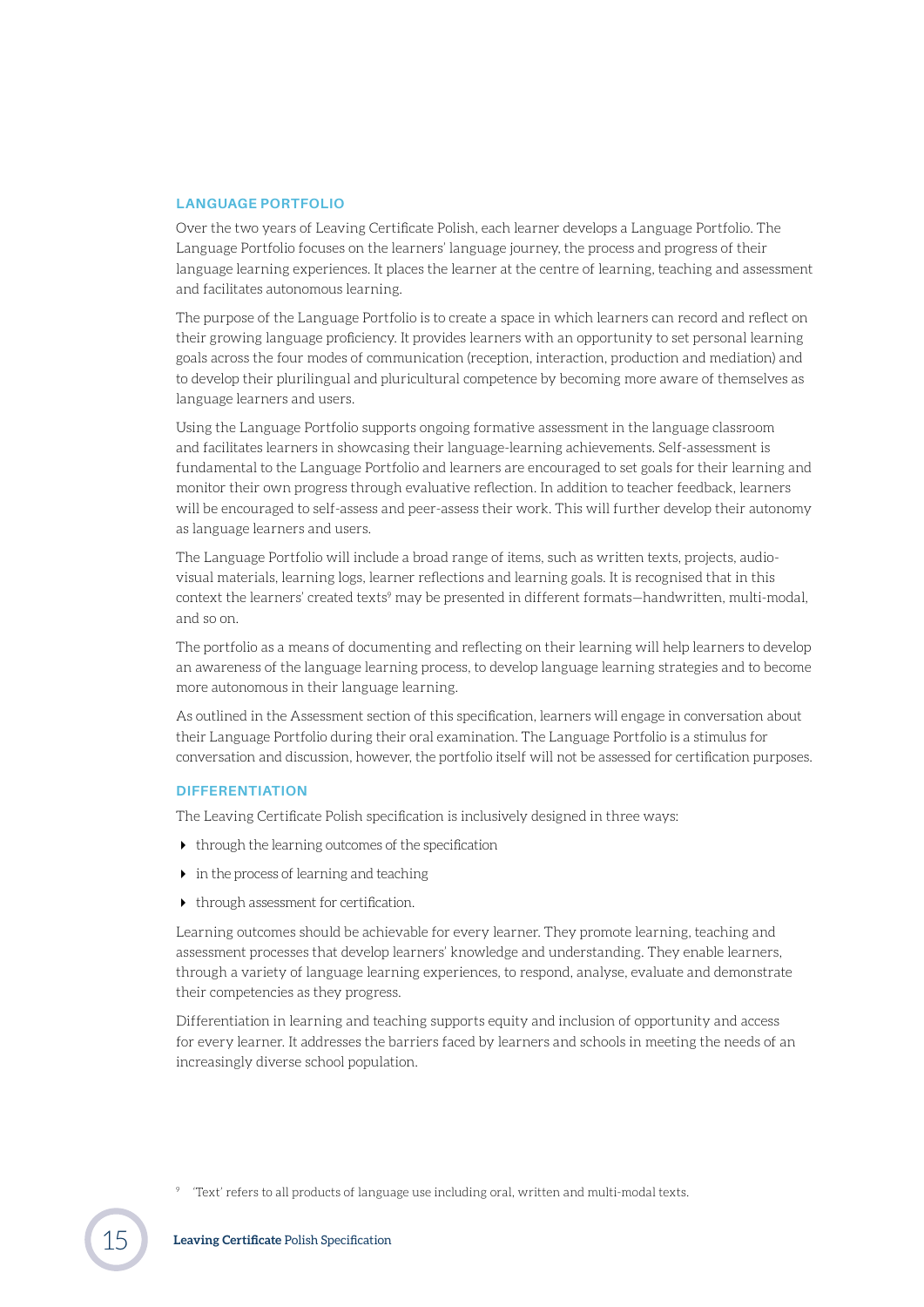Teachers can reduce the barriers to learning and engage learners' interests through the many possibilities available to them in the language classroom such as learning and teaching strategies. Teachers differentiate by text, task, outcome, support (teacher support as well as other forms of support), learners' interests and preferences, and by using a variety of teaching approaches to learning.

An action-oriented approach supports the opportunities for learning presented by the diversity within classrooms.

Teachers give learners the opportunity to think critically and creatively about the tasks they are involved in, encouraging them to draw on their own plurilingual and pluricultural repertoire. They can offer learners multiple learning experiences based on the work and processes being undertaken in the classroom so that they complement learners' needs.

Assessment of Leaving Certificate Polish will be based on the learning outcomes in the specification. Learners will be assessed at two levels, Higher and Ordinary. All learning outcomes may be assessed at both Higher and Ordinary – this is outlined in detail on the section on Assessment for certification.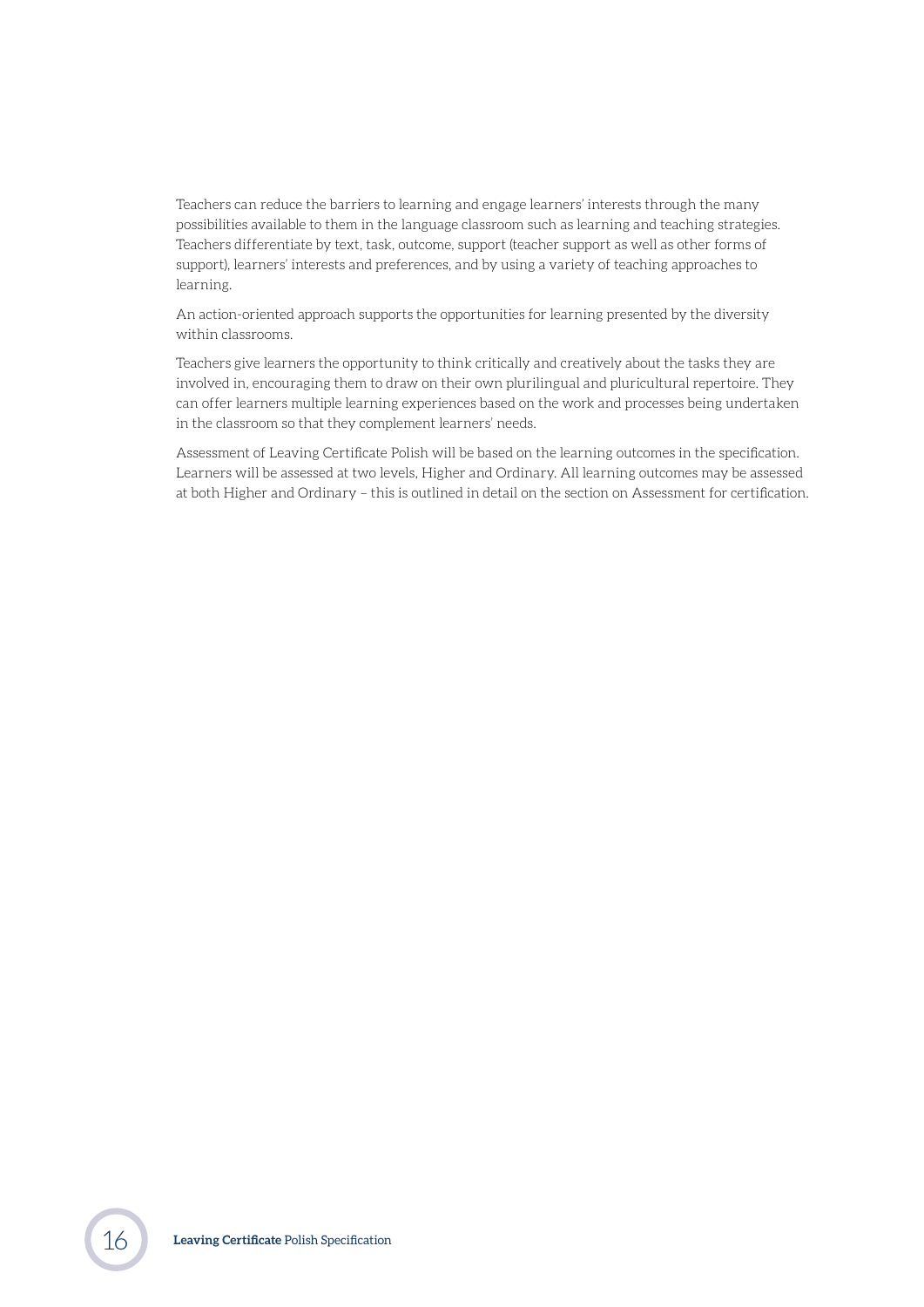<span id="page-16-0"></span>**3 Overview**

The Leaving Certificate Polish specification is presented in two inter-related and inter-dependent strands.

#### **Structure**

The strands in the specification are Communicative language competence and Plurilingual and pluricultural competence. Learners develop their communicative language competence through reflective target language use which is, in turn, informed by plurilingual and pluricultural competence; both of which develop out of the learning.

The structure of the strands and elements are also set out in this way to support teachers in planning for learning, teaching and assessment and should not be considered in isolation. Teachers identify pathways through the specification which respond to learners' prior learning leading to deeper comprehension and application of their language skills in increasingly complex situations up to the point of being more proficient and confident language users.

In designing the strands, elements and learning outcomes for this specification, the following concepts and ideas were given particular attention:



*nature of the strands and elements within this specification*

- languages are interrelated and interconnected especially at the level of the individual
- $\rightarrow$  every learner brings a unique and varied linguistic repertoire to their language learning experience
- languages and cultures are not kept in separate mental compartments
- all knowledge and experience of languages contribute to building up communicative competence
- barriers between languages can be overcome in communication and different languages can be used purposefully for conveying messages in the same situation.10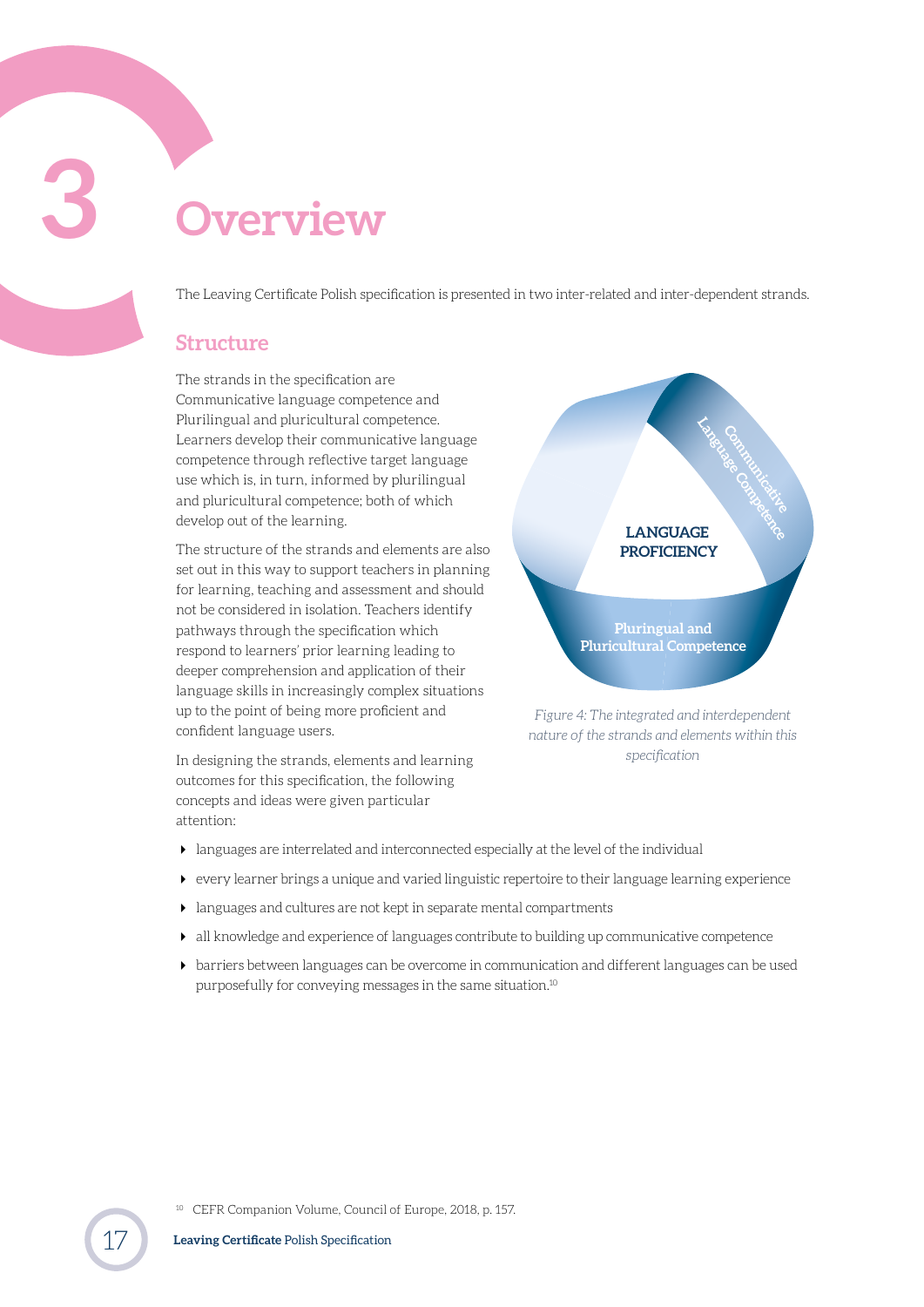## <span id="page-17-0"></span>**Outline of strands**

#### **COMMUNICATIVE LANGUAGE COMPETENCE STRAND**

Language use is central to the development of overall language proficiency. The learning outcomes in this strand are organised under the four modes of communication identified in the CEFR Companion Volume11:

- 1. Reception
- 2. Interaction
- 3. Production
- 4. Mediation

Active engagement with the learning outcomes in this strand enables learners to communicate effectively in the target language for meaningful purposes and to develop overall language proficiency.

#### **PLURILINGUAL AND PLURICULTURAL COMPETENCE STRAND**

Plurilingual and pluricultural competence is developed by and through the use of the target language. As outlined in the CEFR:

*Plurilingual and pluricultural competence refers to the ability to use languages for the purposes of communication and to take part in intercultural interaction, where a person, viewed as a social agent, has proficiency, of varying degrees, in several languages and experience of several cultures… The various cultures (national, regional, social), to which a learner has gained access, do not just exist side by side but*  they are compared, contrasted and they actively interact to produce an enriched, integrated pluricultural *competence…12*

The learning outcomes in this strand are organised as follows:

- 1. Plurilingual competence
- 2. Pluricultural competence.

Active engagement with these learning outcomes is central to supporting the development of overall language proficiency.

<sup>11</sup> CEFR, Council of Europe, 2001.

<sup>12</sup> Ibid, p.168.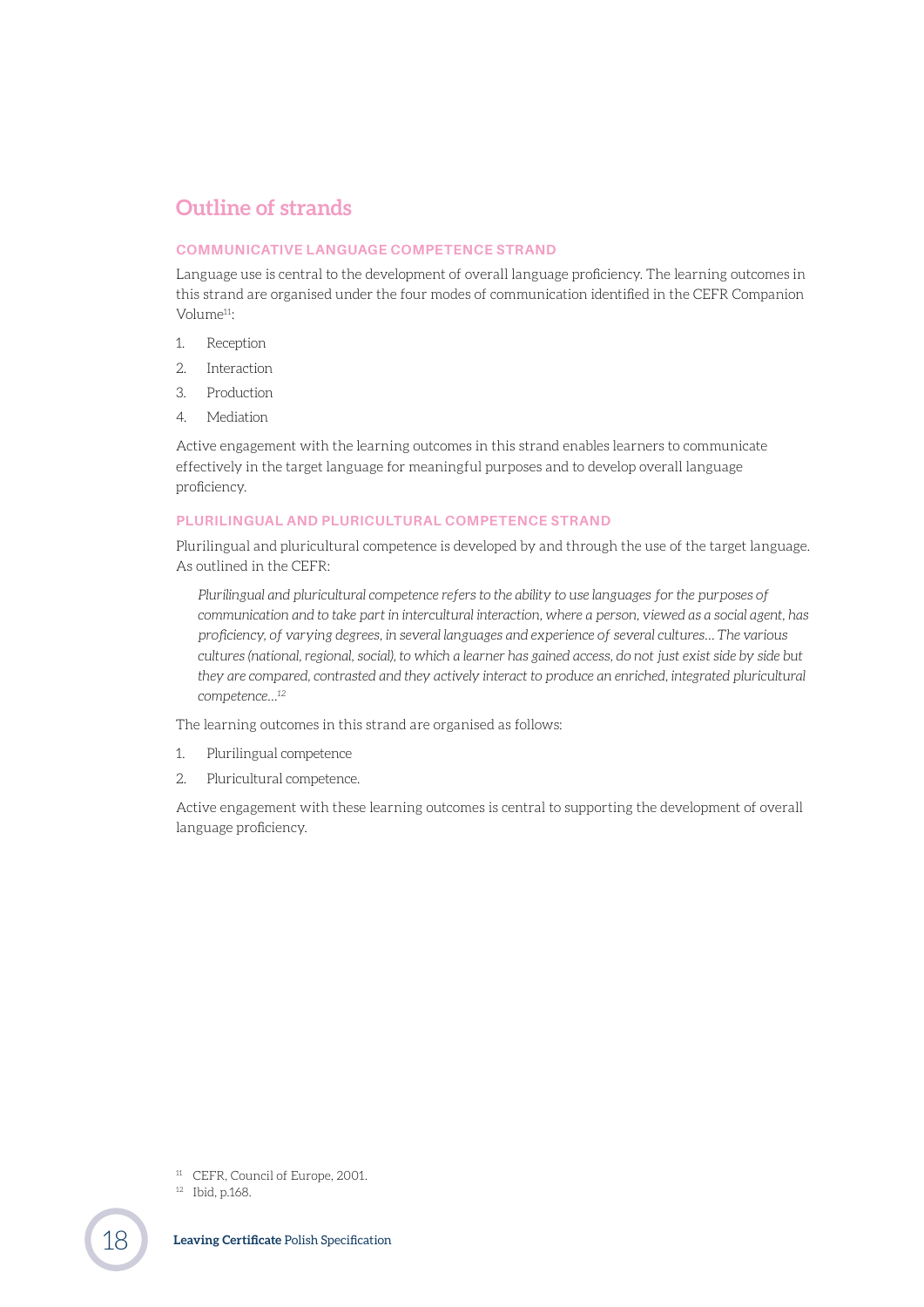## <span id="page-18-1"></span><span id="page-18-0"></span>**4 Strands of study**

The strands, elements and their associated learning outcomes are set out below. While the strand units are numbered, this is for ease of identification and does not imply a hierarchy of approach. The strands themselves are not numbered because it is recognised that in order to acquire language proficiency, one needs to develop communicative competence, plurilingual and pluricultural competence in an integrated way.

### **Communicative language competence strand**

This strand encompasses linguistic, sociolinguistic and pragmatic competences. As indicated earlier, learning outcomes in this strand are organised by the four modes of communication (reception, interaction, production and mediation). In this strand, learners will actively engage in tasks and activities in order to develop their ability to communicate effectively in a wide range of scenarios/ contexts/situations.

| <b>LEARNERS</b><br><b>LEARN ABOUT</b> | <b>LEARNERS SHOULD BE ABLE TO</b>                                                                                                                                                                                                                  |
|---------------------------------------|----------------------------------------------------------------------------------------------------------------------------------------------------------------------------------------------------------------------------------------------------|
| Reception                             | CLC1. Follow classroom interactions including pair and group work,<br>presentations and detailed instructions.                                                                                                                                     |
|                                       | CLC2. Explore a range of authentic oral, written and multi-modal texts in a<br>variety of genres and formats for pleasure, research or comparison.                                                                                                 |
|                                       | CLC3. Identify and gather specific information from a range of oral, written<br>and multi-modal texts for a particular purpose.                                                                                                                    |
|                                       | CLC4. Understand a wide lexical range at the level of individual words and<br>expressions, as well as idioms and collocations in context.                                                                                                          |
|                                       | CLC5. Identify factual information, the main line of argument, different<br>viewpoints and conclusions in a range of oral, written and multi-modal texts.                                                                                          |
|                                       | CLC6. Understand the main points of oral, written and multi-modal texts<br>such as news bulletins, advertisements, announcements, narratives and other<br>interactions expressed in a range of registers and variations of the target<br>language. |
|                                       | CLC7. Understand descriptions of places, events, personal experiences, feelings<br>and perspectives expressed in everyday language.                                                                                                                |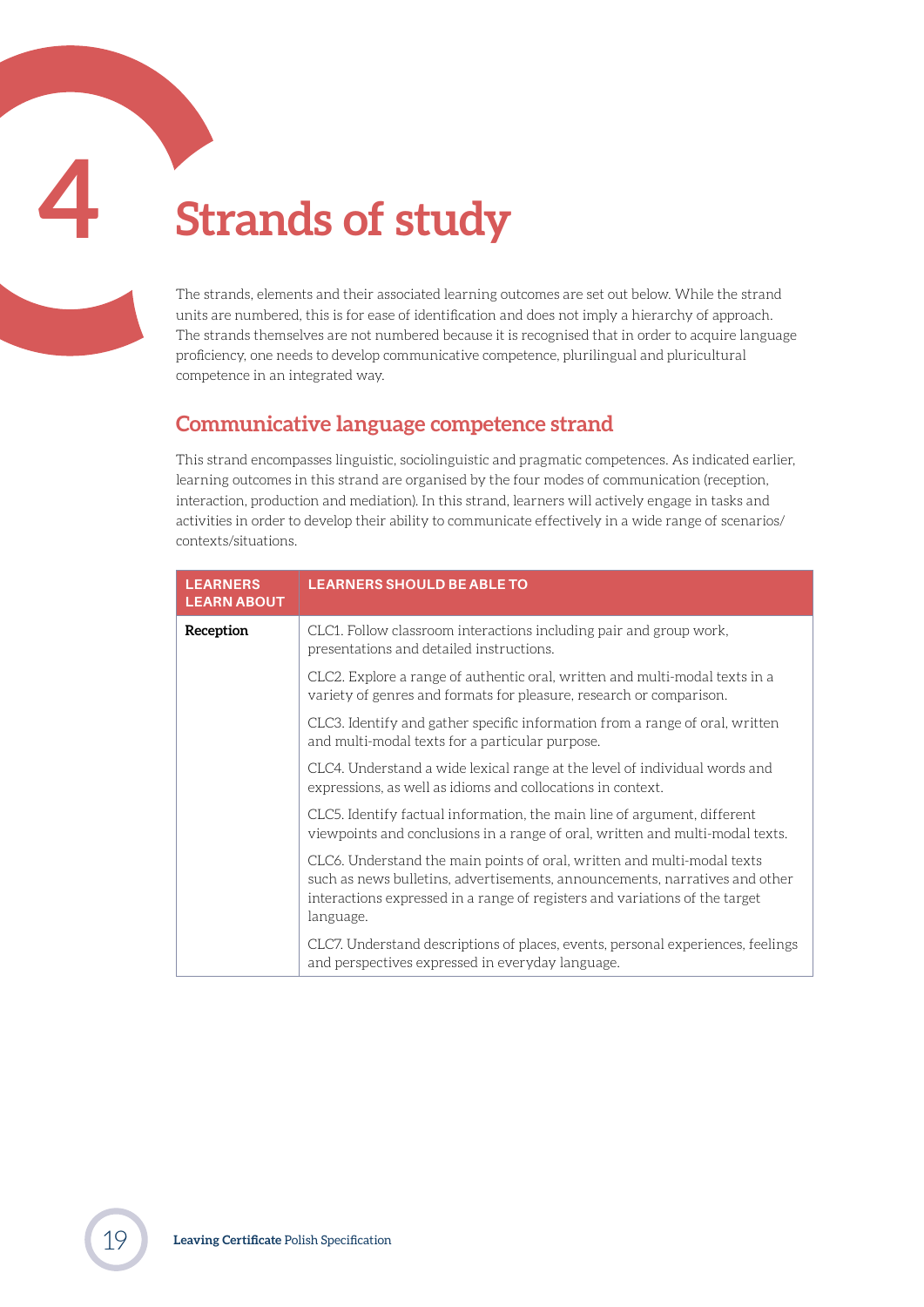| <b>LEARNERS</b><br><b>LEARN ABOUT</b> | <b>LEARNERS SHOULD BE ABLE TO</b>                                                                                                                                                                                                                                              |
|---------------------------------------|--------------------------------------------------------------------------------------------------------------------------------------------------------------------------------------------------------------------------------------------------------------------------------|
| Interaction                           | CLC8. Interact with others in various ways: to discuss topics of interest, to<br>exchange information, to compare and contrast viewpoints, to suggest solutions<br>to problems.                                                                                                |
|                                       | CLC9. Deal with most transactions likely to arise while obtaining goods and<br>services.                                                                                                                                                                                       |
|                                       | CLC10. Give accounts of social and personal events, experiences and activities, and<br>respond with reasonable detail in real time in face-to-face and online interactions.                                                                                                    |
|                                       | CLC11. Use a range of suitable expressions and phrases to initiate, maintain and<br>close simple face-to-face conversations, such as giving instructions, asking for<br>details and/or clarifications as appropriate.                                                          |
|                                       | CLC12. Use a range of strategies to help focus a discussion, such as by<br>summarising the main point, reporting back, reacting to what has been said,<br>inviting others to contribute.                                                                                       |
| Production                            | CLC13. Convey their message clearly enough to be understood with generally<br>clear pronunciation, intonation, stress and rhythm.                                                                                                                                              |
|                                       | CLC14. Use linguistic patterns, structures and strategies to communicate with<br>reasonable precision in familiar contexts.                                                                                                                                                    |
|                                       | CLC15. Produce continuous and coherent text using spelling, punctuation and a<br>range of linguistic devices appropriately to connect simple elements.                                                                                                                         |
|                                       | CLC16. Express opinions, feelings and experience, in writing and orally,<br>on subjects relating to everyday life and use simple expressions to justify<br>viewpoints, plans and/or actions.                                                                                   |
|                                       | CLC17. Develop a range of creative texts on subjects of personal interest in oral,<br>written and multi-modal formats, for example, songs, poems, drama, stories.                                                                                                              |
| Mediation                             | CLC18. Convey, in writing and orally, the main points involved in clear, well-<br>structured texts on subjects that are familiar and of personal or current interest.                                                                                                          |
|                                       | CLC19. Collaborate in simple practical tasks, asking what others think,<br>making suggestions and understanding responses, asking for repetition or<br>reformulation, as necessary.                                                                                            |
|                                       | CLC20. Communicate the main point of what is heard/read in predictable,<br>everyday situations, inviting others to explain things, indicating understanding<br>and/or agreement or disagreement.                                                                               |
|                                       | CLC21. Support a shared communication culture by introducing people and<br>exchanging information about priorities, recognising when difficulties occur<br>and using simple phrases to seek compromise and agreement.                                                          |
|                                       | CLC22. Respond to creative oral, written and multi-modal texts in a range<br>of ways, for example, by relating events to personal experiences, explaining<br>the significance of events, making connections between them and describing<br>characters and their relationships. |
|                                       | CLC23. Explain the main points of ideas and problems, summarising factual<br>information including data, identifying advantages and disadvantages, and giving<br>a personal response through written and multimodal texts in familiar contexts.                                |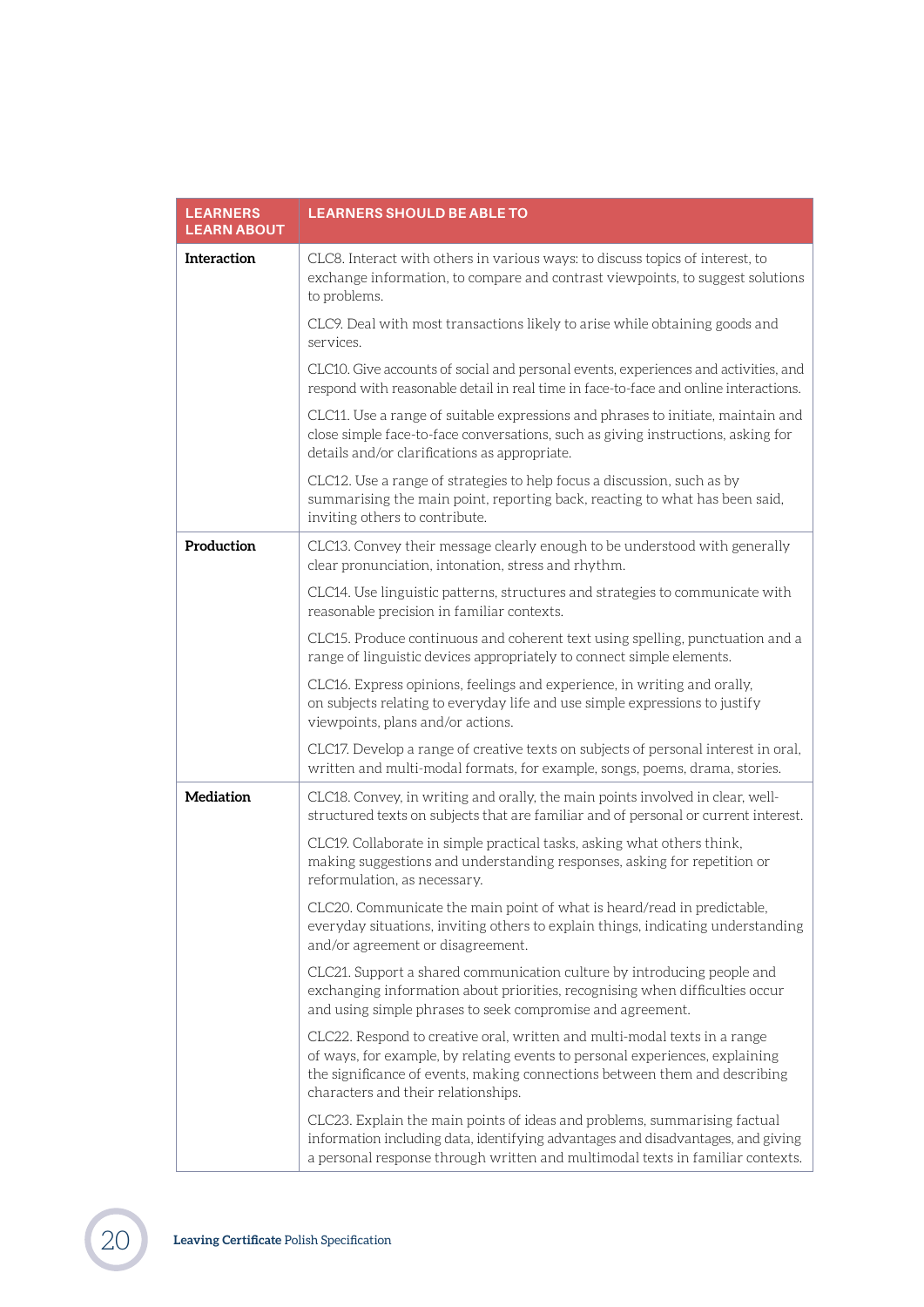## <span id="page-20-0"></span>**Plurilingual and pluricultural competence strand**

In this strand learners will develop their plurilingual and pluricultural competence.

Plurilingualism places value on the linguistic and cultural diversity of learners. Learners' knowledge of different languages and cultures are not siloed; all knowledge and experiences of languages and cultures interact and contribute to building communicative competence.

Plurilingualism highlights the need for learners to draw on all of their linguistic and cultural resources and experiences in order to more fully participate in social and educational contexts.13 This helps them to achieve mutual understanding, to gain access to knowledge and thus further develop their linguistic and cultural repertoire. The aim is not simply to achieve 'mastery' in one, two or three languages, each in isolation but rather to 'develop a linguistic repertory, in which all linguistic abilities have a place'.14 Plurilingual comprehension involves, for example, using one's receptive knowledge in one language to deduce the meaning of texts in another language.

Pluriculturalism describes the use of pluricultural competences in a communicative situation when competences other than language competences come into play.15 The various cultures to which a learner has access to do not coexist side by side; they are not mentally compartmentalised. They are compared, contrasted and actively interact to enable the learner to communicate more effectively, for example, taking into consideration differences in behaviours (including gestures, tones and attitudes), discussing over-generalisations and stereotypes.16

| <b>LEARNERS</b><br><b>LEARN ABOUT</b> | <b>LEARNERS SHOULD BE ABLE TO</b>                                                                                                                                                                                    |
|---------------------------------------|----------------------------------------------------------------------------------------------------------------------------------------------------------------------------------------------------------------------|
| Plurilingual<br>competence            | PPC1. Make sense of unfamiliar words by considering the constituent parts of<br>the word, such as word roots and lexical elements, as well as the wider context<br>of an oral, written and multi-modal text.         |
|                                       | PPC2. Recognise a range of linguistic patterns and structures (for example<br>verbal system, syntax) and understand their meaning in context.                                                                        |
|                                       | PPC3. Apply communication and compensation strategies when<br>communication is impaired (such as by describing something similar, using<br>synonyms, gestures, translanguaging) and thereby avoid misunderstandings. |
|                                       | PPC4. Further develop learning strategies to recall, understand and use the<br>target language for the purpose of oral and written communication.                                                                    |
|                                       | PPC5. Creatively exploit their plurilingual repertoire in different languages in<br>order to communicate with others in unexpected situations or to make sense of<br>texts.                                          |
|                                       | PPC6. Recognise similarities and differences in the way concepts are expressed<br>and understood across different languages.                                                                                         |
|                                       | PPC7. Compare and contrast linguistic patterns and lexical expressions in the<br>languages they know to support their comprehension of oral, written and<br>multi-modal texts.                                       |
|                                       | PPC8. Reflect on the language-learning process, using feedback to improve.                                                                                                                                           |

<sup>13</sup> CEFR Companion Volume, Council of Europe, 2018, p. 157.

<sup>14</sup> CEFR, Council of Europe 2011, Section 1.3, p. 5.

<sup>15</sup> Ibid, p. 53.

<sup>16</sup> Ibid, p. 158.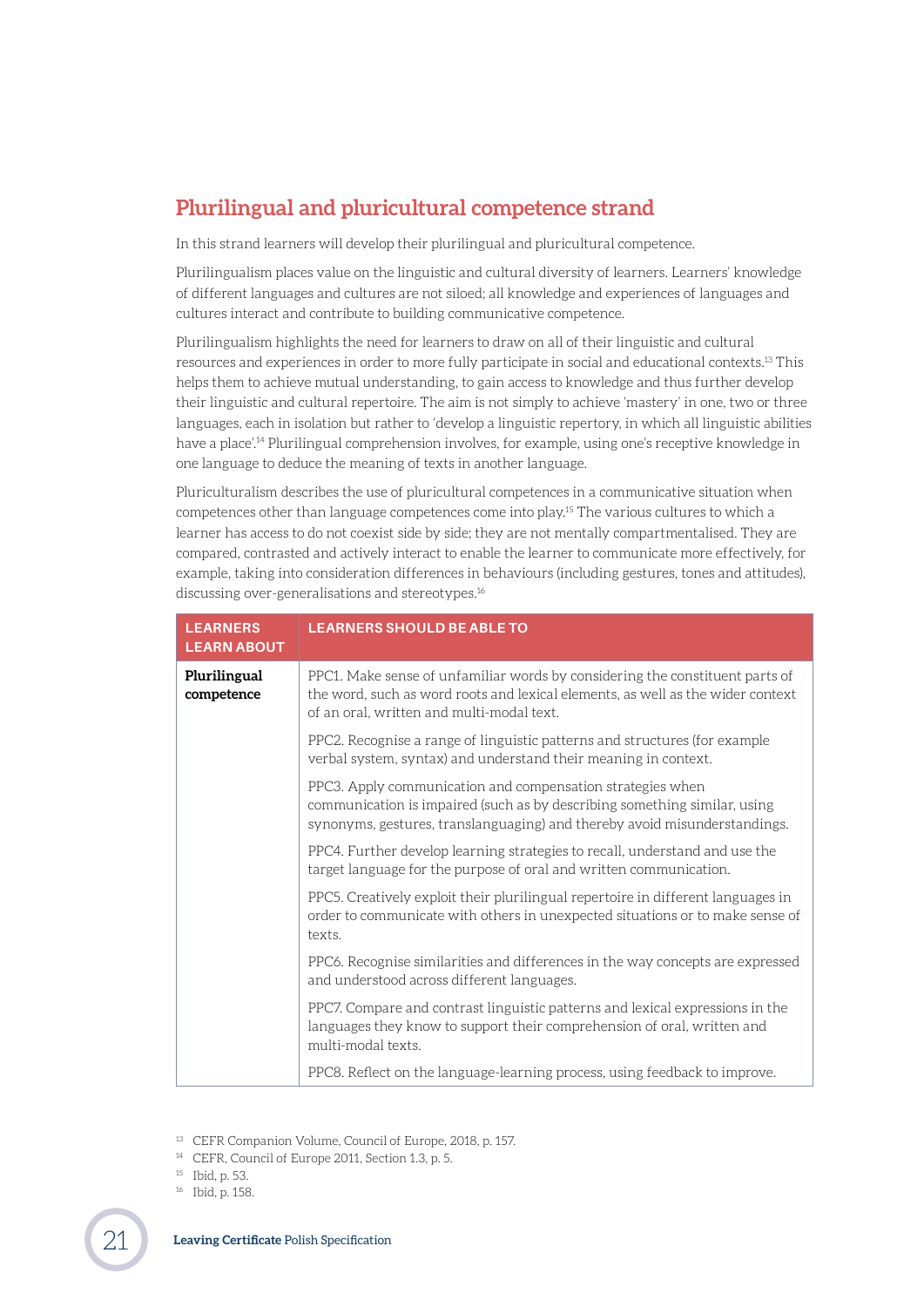<span id="page-21-0"></span>

| <b>LEARNERS</b><br><b>LEARN ABOUT</b> | <b>LEARNERS SHOULD BE ABLE TO</b>                                                                                                                                                                                                   |
|---------------------------------------|-------------------------------------------------------------------------------------------------------------------------------------------------------------------------------------------------------------------------------------|
| Pluricultural                         | PPC9. Explore and appreciate popular culture through a range of media.-                                                                                                                                                             |
| competence                            | PPC10. Research and discuss a range of aspects of the target language country/<br>countries, communities and cultures, for example geographical features,<br>significant historical events, facts, famous people and places.        |
|                                       | PPC11. Research aspects of the diverse cultural heritage, for example cuisine,<br>folklore, music, traditions, the arts and religions.                                                                                              |
|                                       | PPC12. Interpret aspects of cultures and communities in everyday living, social-<br>conventions, interpersonal relations and evolving values and beliefs through<br>engagement with a range of oral, written and multi-modal texts. |
|                                       | PPC13. Develop and demonstrate awareness of customs, beliefs and attitudes of<br>people in the target language cultures and communities.                                                                                            |
|                                       | PPC14. Explain features of the target language cultures and communities to<br>people with different cultural backgrounds, using a range of relevant formats<br>and media.                                                           |
|                                       | PPC15. Demonstrate an awareness of and use appropriate verbal and non-<br>verbal social conventions when interacting with others.                                                                                                   |
|                                       | PPC16. Consider similarities and differences between the target language<br>culture(s) and other culture(s), respectfully recognising the feelings and<br>different world views of others.                                          |
|                                       | PPC17. Support communication and interaction across cultures by showing<br>interest, empathy, agreement and understanding.                                                                                                          |
|                                       | PPC18. Explore their own cultural identity and consider common stereotypes of<br>their own and other cultures.                                                                                                                      |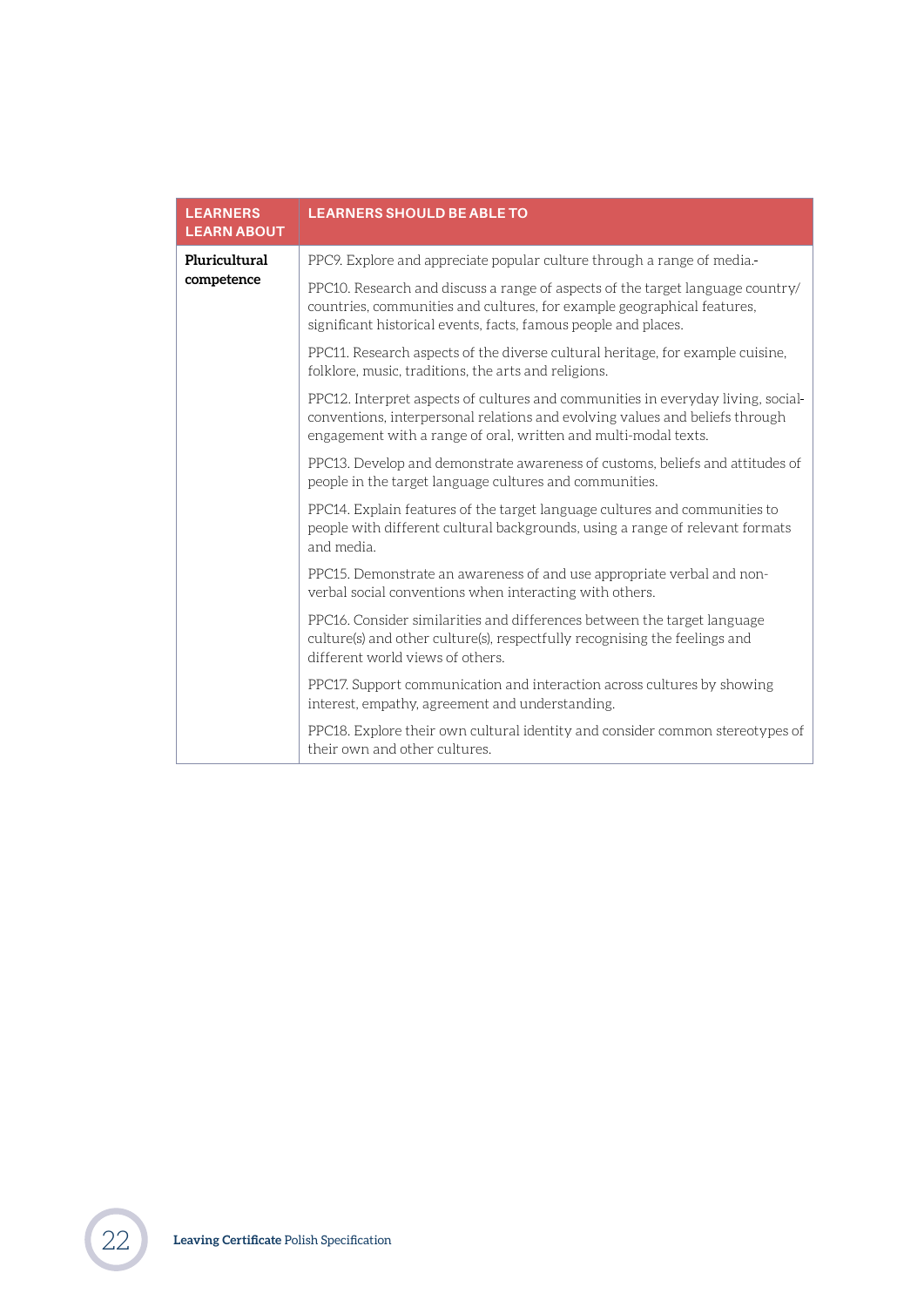## **5 Assessment for certification**

<span id="page-22-0"></span>

Assessment in senior cycle takes different forms and is used for a variety of purposes. It is used to determine the appropriate route for learners through a differentiated curriculum, to identify specific areas of difficulty or strength for a given learner and to test and certify language achievement. Assessment supports and improves learning by helping learners and teachers to identify next steps in the language teaching and learning process.

As well as varied teaching strategies, varied assessment strategies will support language learning and provide information that can be used as feedback so that teaching and learning activities can be modified in ways that best suit individual learners. By setting appropriate and engaging language tasks, asking higher order questions and giving feedback that promotes learner autonomy, assessment will support language learning and summarise achievement.

Assessment for certification in Leaving Certificate Polish is based on the aims, objectives and learning outcomes of this specification. In any year, the learning outcomes to be assessed will constitute a sample of the outcomes from both strands.

The key skills of senior cycle are embedded in the learning outcomes and will be assessed in the context of the learning outcomes.

Assessment will focus on the ability to use language effectively with accuracy and fluency appropriate to the age and stage of learning, $17$  on understanding Polish as a linguistic system, on manipulating it for a range of communicative purposes, on the ability to develop their awareness as language users and their understanding of the interdependence of language and culture.

Reading and oral/ spoken stimulus materials used will represent a diverse range of standard variations of Polish. Candidates will not be penalised for responding, orally or in writing, using one of the standard varieties of Polish, even if it is different to that of the interlocutor/stimulus material.

<sup>&</sup>lt;sup>17</sup> The specification is broadly aligned with A2/B1 of the CEFR.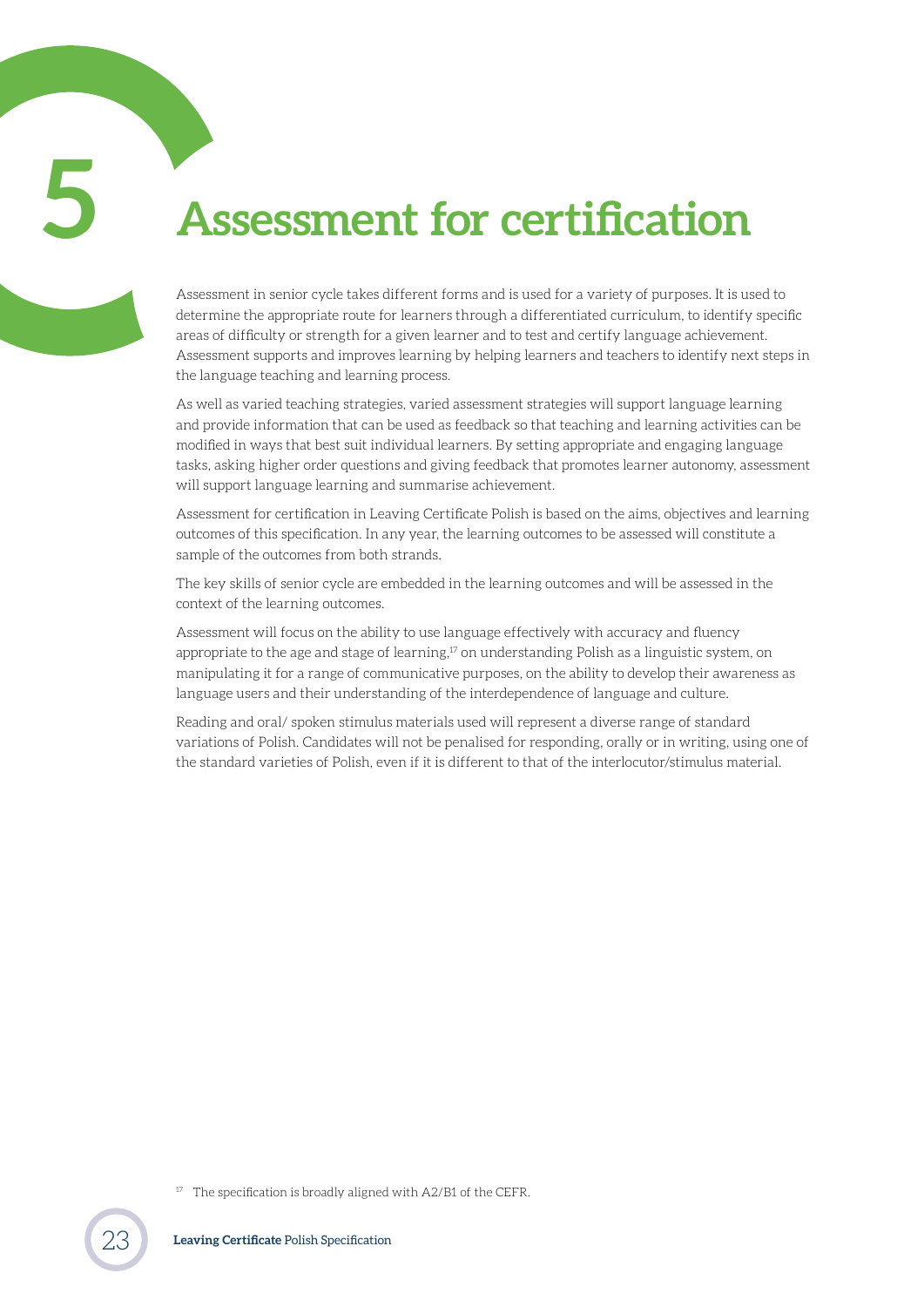## <span id="page-23-0"></span>**Assessment components**

Leaving Certificate Polish will be assessed through three assessment components:

- an oral examination
- an aural examination
- a written examination.

Each component will be administered and assessed by the State Examinations Commission (SEC). All components of assessment will reflect the integrated approach outlined in this specification.

There are two levels of examination, Ordinary level and Higher level, to which a differentiated allocation of marks will apply, as outlined below in Figure 5.

The different mark allocation applied to Ordinary and Higher levels is based on the understanding that for most language learners, the development of receptive skills outpaces the development of productive skills during the process of language learning. Therefore, a greater proportion of the marks are allocated to receptive tasks at Ordinary level and to productive and interactive tasks at Higher level.

| <b>ASSESSMENT COMPONENT</b> | <b>ORDINARY LEVEL</b> | <b>HIGHER LEVEL</b> |
|-----------------------------|-----------------------|---------------------|
| Oral examination            | 2.5%                  | 30%                 |
| Aural examination           | 30%                   | 2.5%                |
| Written examination         | 30% Reading           | 25% Reading         |
|                             | 15% Writing           | 20% Writing         |

*Figure 5: Overview of assessment*

## **Oral examination**

The oral examination will assess language proficiency. It will focus, in part, on discussion about the Language Portfolio.18

The oral examination will specifically assess learners' ability to:

- use the target language with accuracy, fluency and complexity consistent with the requirements of the specification, while engaging in spoken reception, interaction, production and mediation
- demonstrate an awareness of the target language communities and cultures
- discuss a sample of texts from their Language Portfolio which reflect the plurilingual and pluricultural dimensions of their language learning journey.

## **Aural and written examination**

The aural and written examination papers will consist of two components and be presented at Higher and Ordinary level.

- The first component (aural examination) will assess listening reception and mediation.
- The second component (written examination) will assess written reception, written production and mediation.
- <sup>18</sup> See page 15 for more information about the Language Portfolio.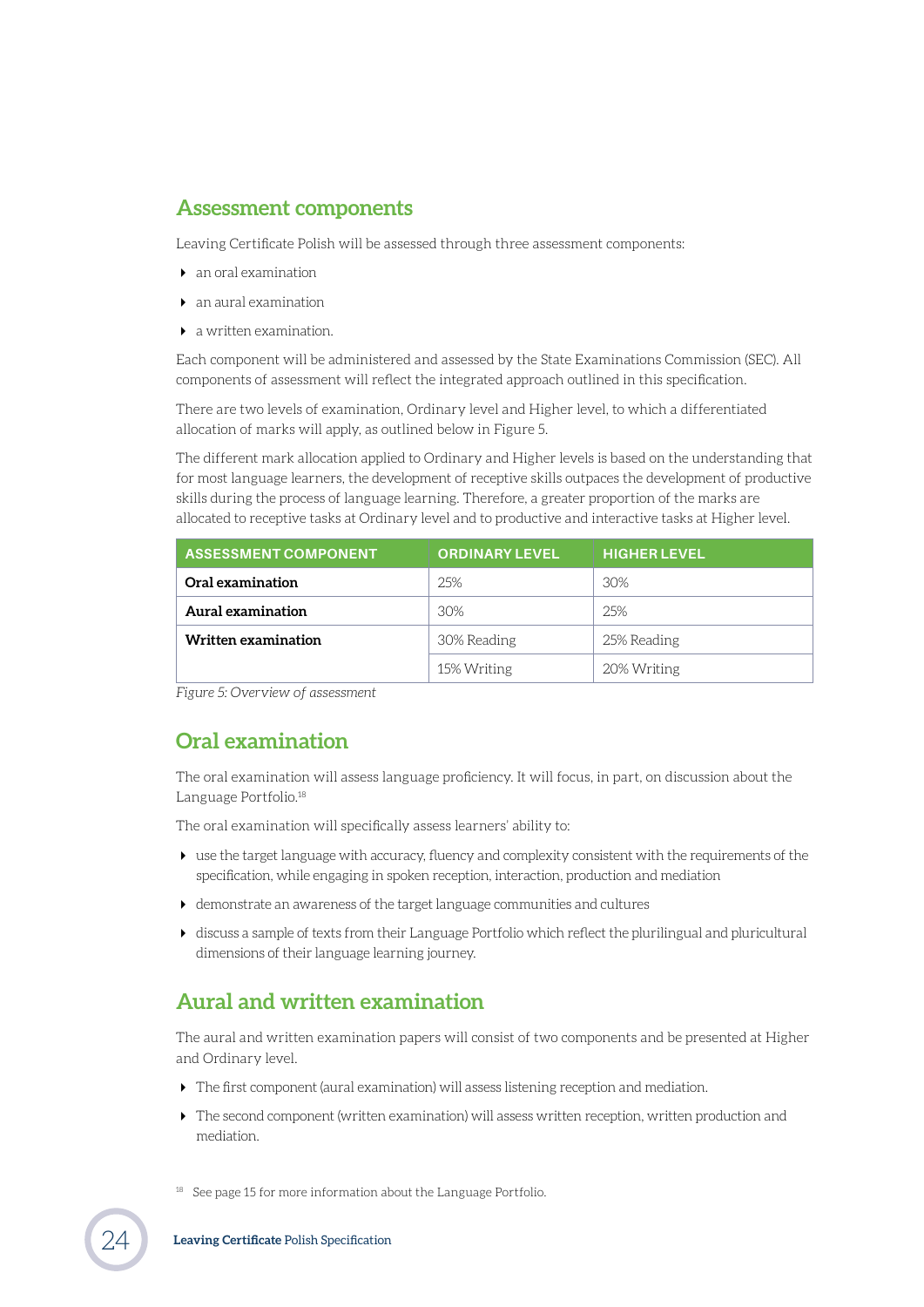## <span id="page-24-0"></span>**General assessment criteria**

#### **NOTE FOR ALL LEVELS**

Learners may respond using another standard variety of the target language which is different to that of the interlocutor.

#### **ORAL COMPONENT**

| <b>HIGH LEVEL OF</b><br><b>ACHIEVEMENT</b>                                                                                                                                      | <b>MODERATE LEVEL OF</b><br><b>ACHIEVEMENT</b>                                                                                                                                                                                                                                                                             | <b>LOW LEVEL OF</b><br><b>ACHIEVEMENT</b>                                                                                                                                                                                                        |
|---------------------------------------------------------------------------------------------------------------------------------------------------------------------------------|----------------------------------------------------------------------------------------------------------------------------------------------------------------------------------------------------------------------------------------------------------------------------------------------------------------------------|--------------------------------------------------------------------------------------------------------------------------------------------------------------------------------------------------------------------------------------------------|
| is characterised by high<br>levels of accuracy, fluency,<br>coherence and a wide range of<br>vocabulary appropriate to the<br>level.                                            | is characterised by moderate<br>levels of accuracy, fluency,<br>coherence and an adequate<br>range of vocabulary.                                                                                                                                                                                                          | is characterised by limited<br>accuracy, fluency, and<br>coherence.                                                                                                                                                                              |
| Learners can understand,<br>present, offer their views<br>and interact with confidence<br>in unscripted conversations<br>and a wide range of familiar<br>situations and topics. | The learners' range of<br>vocabulary and structures<br>allows them to communicate<br>clearly enough to be<br>understood and with a degree<br>of confidence in unscripted<br>conversations and familiar<br>situations and topics. They can<br>present, offer their views and<br>interact using direct or simple<br>phrases. | The learners' range of<br>vocabulary and structures<br>allows them to communicate<br>with limited confidence and<br>effectiveness in unscripted<br>conversations and about very<br>familiar situations and topics,<br>using very simple phrases. |
| Inaccuracies and/or hesitations<br>do not cause significant<br>misunderstandings, and<br>learners demonstrate an<br>ability to self-correct where<br>appropriate.               | Inaccuracies may occasionally<br>cause misunderstanding<br>and they may request<br>repetition, a slower speed<br>of communication and<br>clarifications.                                                                                                                                                                   | Inaccuracies sometimes<br>cause misunderstandings<br>and their communication is<br>unclear at times. They may<br>frequently request repetition,<br>clarification and reformulation<br>and require a slower speed of<br>communication.            |
| Learners can demonstrate<br>high levels of awareness and<br>understanding of cultures<br>associated with the target<br>language, appropriate to their<br>stage of learning.     | Learners can demonstrate<br>adequate levels of awareness<br>and understanding of cultures<br>associated with the target<br>language, appropriate to their<br>stage of learning.                                                                                                                                            | Learners can demonstrate<br>very little awareness or<br>understanding of cultures<br>associated with the target<br>language, appropriate to their<br>stage of learning.                                                                          |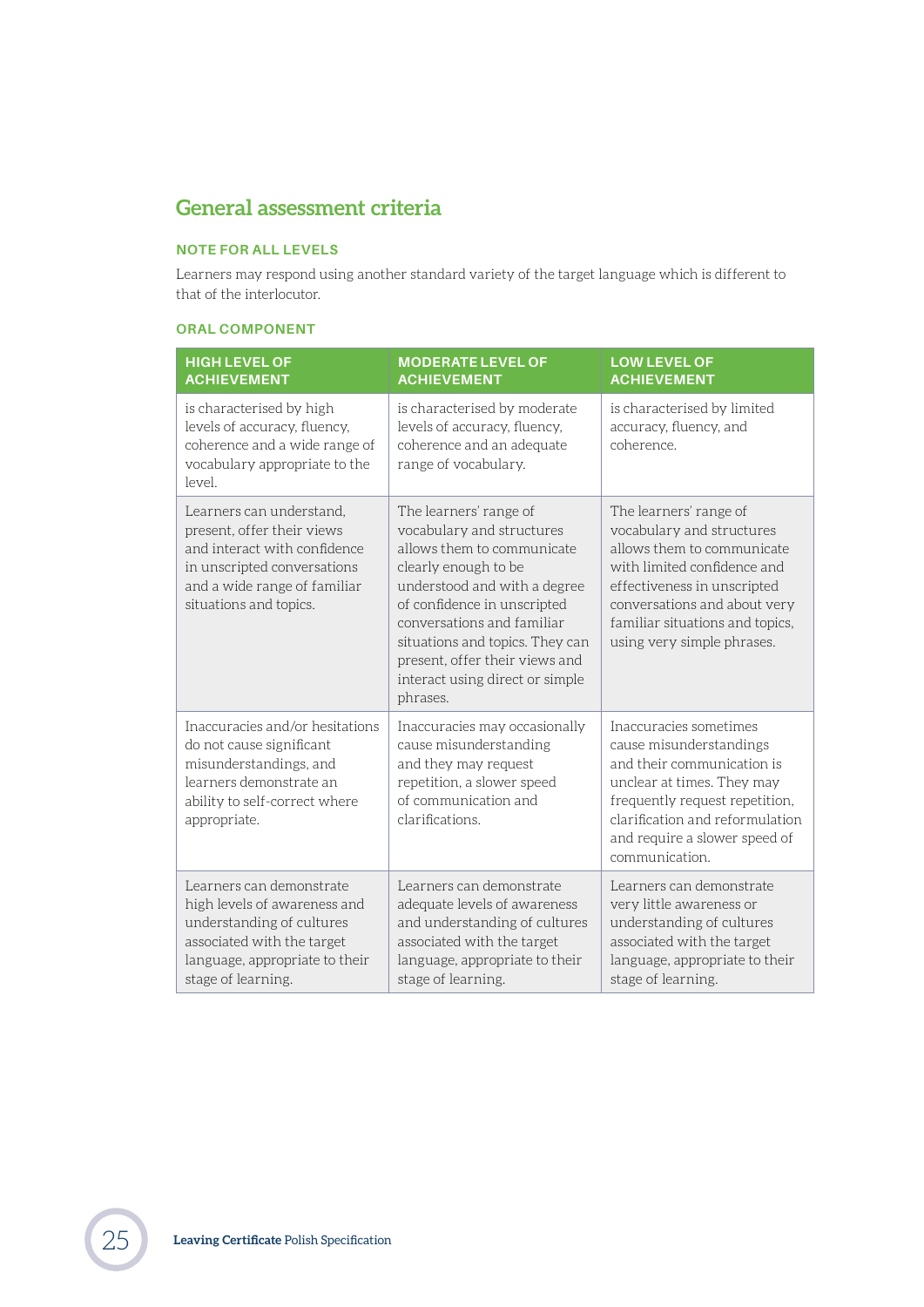#### **AURAL COMPONENT**

| <b>HIGH LEVEL OF</b><br><b>ACHIEVEMENT</b>                                                                                                                                                                           | <b>MODERATE LEVEL OF</b><br><b>ACHIEVEMENT</b>                                                                                                                                                                                                                      | <b>LOW LEVEL OF</b><br><b>ACHIEVEMENT</b>                                                                                                                                                      |
|----------------------------------------------------------------------------------------------------------------------------------------------------------------------------------------------------------------------|---------------------------------------------------------------------------------------------------------------------------------------------------------------------------------------------------------------------------------------------------------------------|------------------------------------------------------------------------------------------------------------------------------------------------------------------------------------------------|
| is characterised by the<br>learners' ability to understand<br>shorter and extended speech<br>on relatively familiar topics<br>and in a variety of contexts<br>through standard variations of<br>the target language. | is characterised by the<br>learners' ability to understand<br>shorter and extended speech<br>on familiar topics and in a<br>variety of contexts through<br>standard variations of the<br>target language, which they<br>encounter in their sphere of<br>experience. | is characterised by the<br>learners' more limited ability<br>to understand shorter and<br>extended speech on very<br>familiar topics through<br>standard variations of the<br>target language. |
| Learners can demonstrate<br>very good awareness<br>of cultural conventions<br>associated with the target<br>language.                                                                                                | Learners can demonstrate a<br>good awareness of cultural<br>conventions associated with<br>the target language.                                                                                                                                                     | Learners can demonstrate a<br>limited awareness of cultural<br>conventions associated with<br>the target language.                                                                             |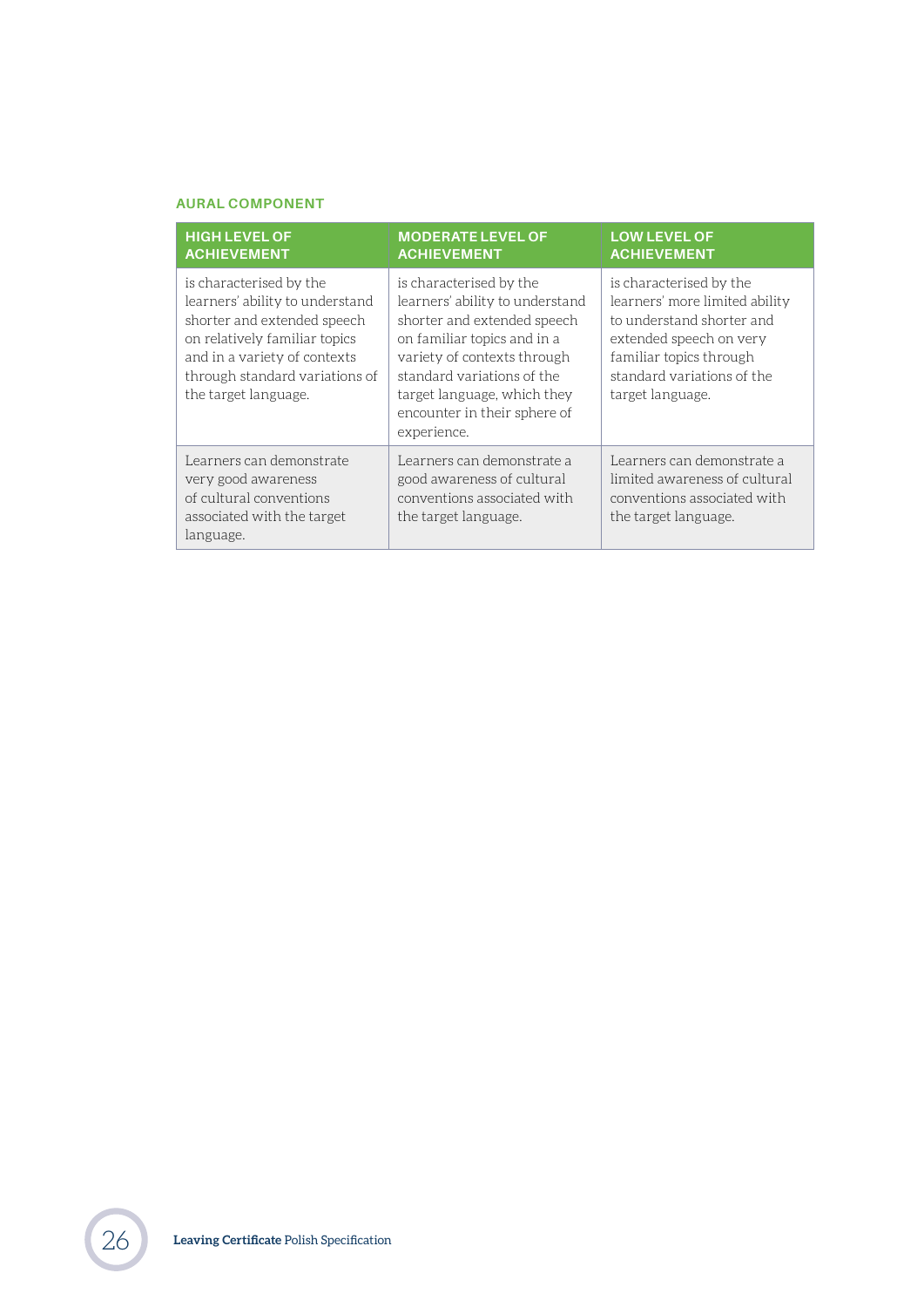#### **WRITTEN COMPONENT**

| <b>HIGH LEVEL OF</b><br><b>ACHIEVEMENT</b>                                                                                                                                                                                                       | <b>MODERATE LEVEL OF</b><br><b>ACHIEVEMENT</b>                                                                                                                                                                                                                                           | <b>LOW LEVEL OF</b><br><b>ACHIEVEMENT</b>                                                                                                                                                                                                                                                                                                      |
|--------------------------------------------------------------------------------------------------------------------------------------------------------------------------------------------------------------------------------------------------|------------------------------------------------------------------------------------------------------------------------------------------------------------------------------------------------------------------------------------------------------------------------------------------|------------------------------------------------------------------------------------------------------------------------------------------------------------------------------------------------------------------------------------------------------------------------------------------------------------------------------------------------|
| is characterised by<br>the learners' ability to<br>communicate effectively<br>and accurately in the target<br>language, demonstrating a<br>good range of vocabulary and<br>structures and characterised<br>by a high level of coherence.         | is characterised by<br>the learners' ability to<br>communicate quite effectively<br>and with an adequate degree<br>of accuracy in the target<br>language, demonstrating<br>a sufficient range of<br>vocabulary and structures and<br>characterised by an adequate<br>level of coherence. | is characterised by a limited<br>ability to communicate<br>accurately and with a basic<br>degree of accuracy in the<br>target language, demonstrating<br>a limited range of vocabulary<br>and structures which allows<br>them to produce simple<br>written texts, characterised<br>by short sentences and basic<br>argumentation.              |
| Register is appropriate to the<br>task and reveals a very good<br>understanding of the purpose<br>and potential audience for the<br>communication and, where<br>appropriate, aspects of the<br>target language country/<br>countries or culture. | Register is generally<br>appropriate to the task<br>and reveals an adequate<br>understanding of the purpose<br>and potential audience for the<br>communication and, where<br>appropriate, aspects of the<br>target language country/<br>countries or culture.                            | Register is sometimes<br>appropriate to the task<br>and reveals a limited<br>understanding of the purpose<br>and potential audience for the<br>communication and, where<br>appropriate, aspects of the<br>target language country/<br>countries or culture.                                                                                    |
| Learners can understand a<br>range of questions about texts.                                                                                                                                                                                     | Learners can understand and<br>answer questions on a range of<br>texts, particularly if expressed<br>in relatively high-frequency<br>language.                                                                                                                                           | Learners can understand<br>and demonstrate basic<br>understanding and ability<br>to answer questions about<br>the main points of texts in a<br>number of variations of the<br>target language, particularly if<br>expressed in high-frequency<br>language and close to their<br>sphere of experience, although<br>they may give short answers. |
| Learners demonstrate good<br>ability to capture the cultural<br>conventions associated with<br>the target language, although<br>they may express themselves<br>in another standard variation<br>of the language.                                 | Learners demonstrate<br>adequate ability to capture<br>the cultural conventions<br>associated with the target<br>language, although they may<br>express themselves in another<br>standard variation of the<br>language.                                                                  | Learners demonstrate limited<br>ability to capture the cultural<br>conventions associated with<br>the target language, although<br>they may express themselves<br>in another standard variation<br>of the language.                                                                                                                            |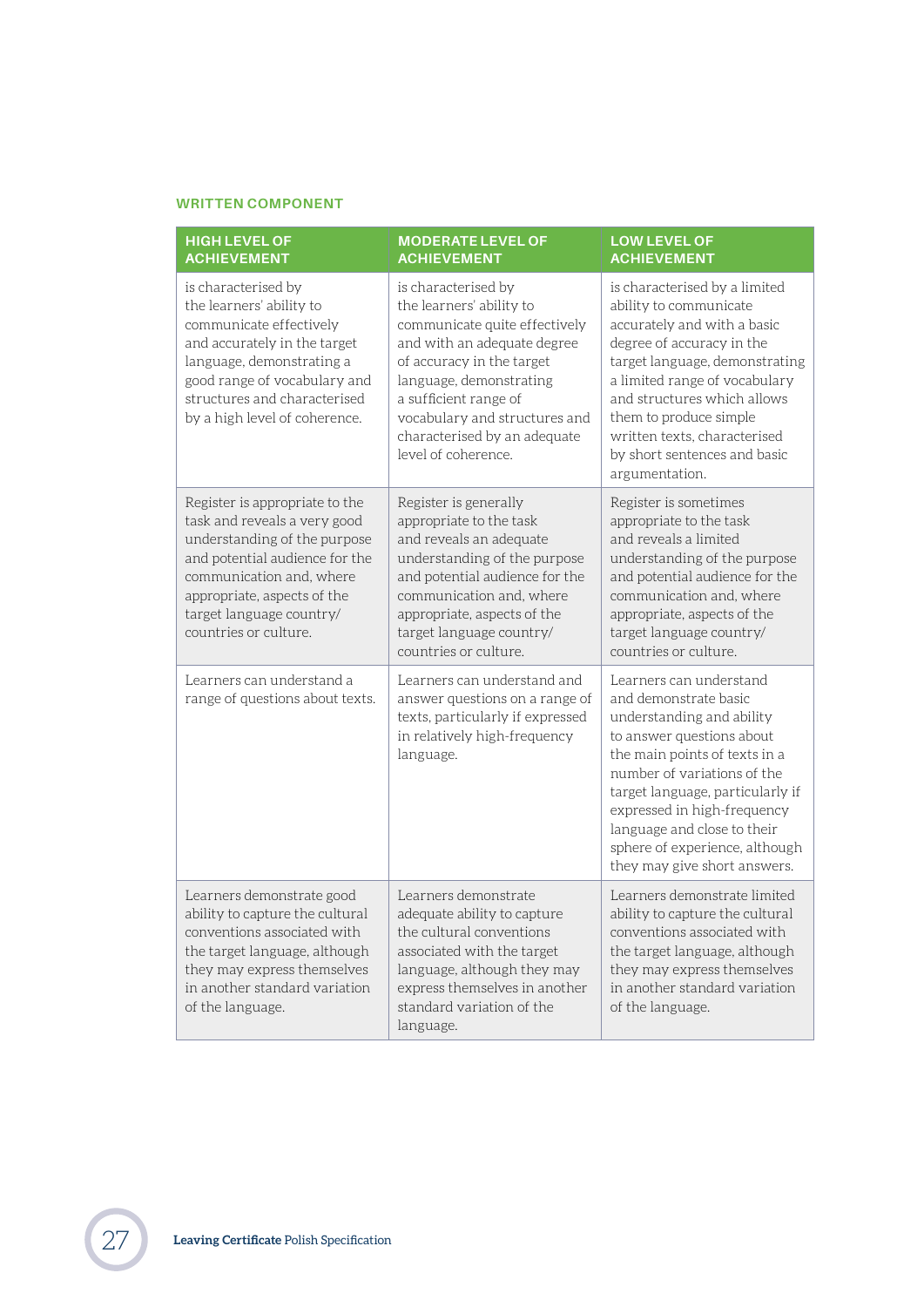#### <span id="page-27-0"></span>**LEAVING CERTIFICATE GRADING**

The Leaving Certificate Polish examination will be graded using an 8-point grading scale at both Ordinary level and Higher level. The highest grade is a grade 1, the lowest grade a grade 8. The highest seven grades, 1-7, divide the marks range 100% to 30% into seven equal grade bands, each 10% wide, with a grade 8 being awarded for percentage marks of less than 30%. The grades at Higher level and Ordinary level are distinguished by prefixing the grade with H or O respectively, giving H1-H8 at Higher level, and O1-O8 at Ordinary level.

| <b>GRADE</b>                   | <b>%MARKS</b> |
|--------------------------------|---------------|
| H1/O1                          | 90-100        |
| H2/O2                          | 80<90         |
| H <sub>3</sub> /O <sub>3</sub> | 70<80         |
| H4/O4                          | 60<70         |
| <b>H5/O5</b>                   | 50<60         |
| <b>H6/O6</b>                   | 40<50         |
| H7/O7                          | 30<40         |
| <b>H8/O8</b>                   | <30           |

*Figure 6: Leaving Certificate grading scale*

## **Reasonable accommodations**

The scheme of Reasonable Accommodations at the Certificate Examinations operated by the State Examinations Commission (SEC) facilitates access to certificate examinations by students who would have difficulty in accessing the examination or communicating what they know because of a physical, visual, hearing and/or learning difficulty. The scheme assists students who have special educational needs to demonstrate what they know and can do in the certificate examinations, without compromising the fairness or integrity of the assessment. It provides accommodations for students with a variety of complex special educational needs including learning difficulties as well as permanent or temporary physical, visual, hearing, medical, sensory, emotional, behavioural or other conditions. Support arrangements are provided only to those who need them and the application process is school based. Further information about the scheme is available from the SEC.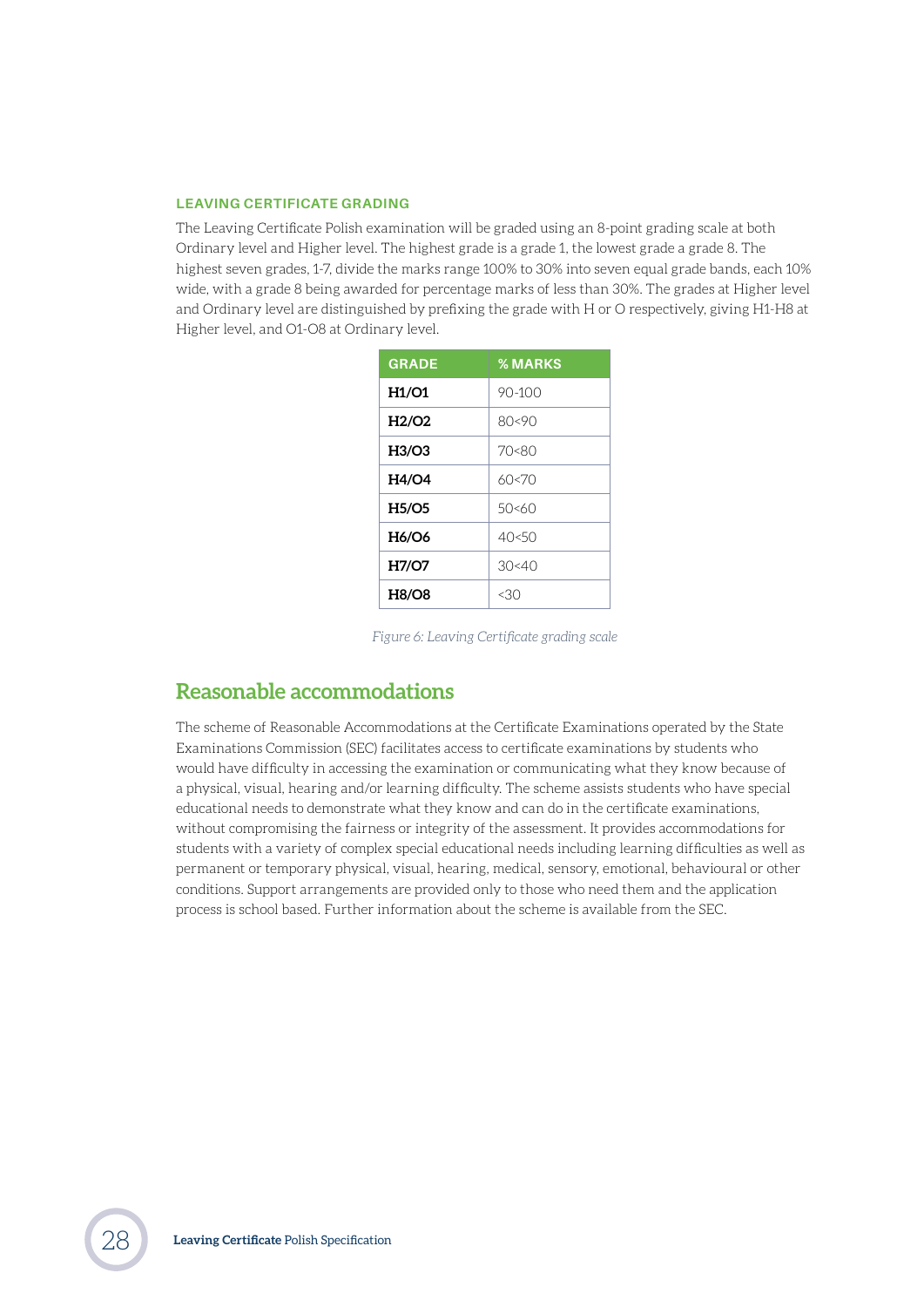# <span id="page-28-0"></span>**6 Appendix**

As the expectations for learners in this specification are broadly aligned with A2/B1 levels of the CEFR (CoE, 2018), the illustrative descriptor scales which follow are samples taken from this. They are not intended to replace learning outcomes, but to provide guidance about A2 and B1 levels. All CEFR illustrative descriptor scales can be found in the CEFR Companion Volume (ibid). The learning outcomes can be found on pages [19](#page-18-1)[–22](#page-21-0) of this document.

|                                         | A2                                                                                                                                                                                                                                                  | <b>B1</b>                                                                                                                                                                                                                                                                                                                                                                                                                                                                                                                                                                     |
|-----------------------------------------|-----------------------------------------------------------------------------------------------------------------------------------------------------------------------------------------------------------------------------------------------------|-------------------------------------------------------------------------------------------------------------------------------------------------------------------------------------------------------------------------------------------------------------------------------------------------------------------------------------------------------------------------------------------------------------------------------------------------------------------------------------------------------------------------------------------------------------------------------|
| General<br>Linguistic<br>Range          | Has a repertoire of basic language,<br>which enables him/her to deal with<br>everyday situations with predictable<br>content, though he/she will generally<br>have to compromise the message and<br>search for words.<br>Can produce brief everyday | Has a sufficient range of language<br>to describe unpredictable situations,<br>explain the main points in an idea or<br>problem with reasonable precision<br>and express thoughts on abstract<br>or cultural topics such as music and<br>films.<br>Has enough language to get by, with<br>sufficient vocabulary to express him/<br>herself with some hesitation and<br>circumlocutions on topics such as<br>family, hobbies and interests, work,<br>travel, and current events, but lexical<br>limitations cause repetition and even<br>difficulty with formulation at times. |
|                                         | expressions in order to satisfy simple<br>needs of a concrete type: personal<br>details, daily routines, wants and<br>needs, requests for information.                                                                                              |                                                                                                                                                                                                                                                                                                                                                                                                                                                                                                                                                                               |
|                                         | Can use basic sentence patterns<br>and communicate with memorised<br>phrases, groups of a few words and<br>formulae about themselves and<br>other people, what they do, places,<br>possessions etc.                                                 |                                                                                                                                                                                                                                                                                                                                                                                                                                                                                                                                                                               |
|                                         | Has a limited repertoire of short<br>memorised phrases covering<br>predictable survival situations;<br>frequent breakdowns and<br>misunderstandings occur in non-<br>routine situations.                                                            |                                                                                                                                                                                                                                                                                                                                                                                                                                                                                                                                                                               |
| <b>Overall Reading</b><br>Comprehension | Can understand short, simple texts<br>on familiar matters of a concrete<br>type which consist of high frequency<br>everyday or job-related language.                                                                                                | Can read straightforward factual<br>texts on subjects related to his/her<br>field and interests with a satisfactory<br>level of comprehension.                                                                                                                                                                                                                                                                                                                                                                                                                                |
|                                         | Can understand short, simple texts<br>containing the highest frequency<br>vocabulary, including a proportion of<br>shared international vocabulary items.                                                                                           |                                                                                                                                                                                                                                                                                                                                                                                                                                                                                                                                                                               |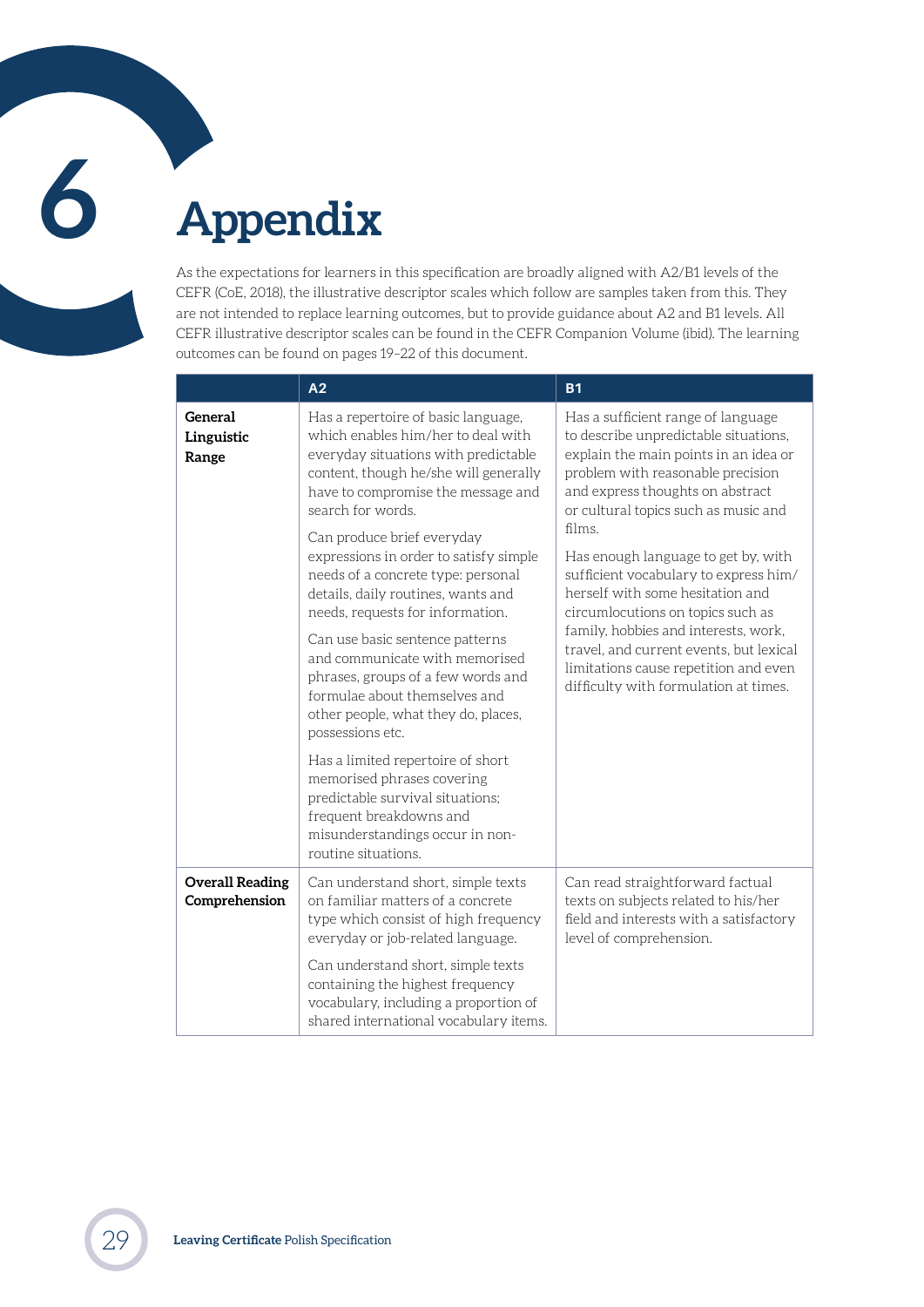|                                              | A2                                                                                                                                                                                                                                                                                                                                                                                                                                                                                                                                                                                                                                                                       | <b>B1</b>                                                                                                                                                                                                                                                                                                                                                                                                                                                                                                                                                                                                                                                                                                                                                                         |
|----------------------------------------------|--------------------------------------------------------------------------------------------------------------------------------------------------------------------------------------------------------------------------------------------------------------------------------------------------------------------------------------------------------------------------------------------------------------------------------------------------------------------------------------------------------------------------------------------------------------------------------------------------------------------------------------------------------------------------|-----------------------------------------------------------------------------------------------------------------------------------------------------------------------------------------------------------------------------------------------------------------------------------------------------------------------------------------------------------------------------------------------------------------------------------------------------------------------------------------------------------------------------------------------------------------------------------------------------------------------------------------------------------------------------------------------------------------------------------------------------------------------------------|
| Overall Spoken<br><b>Interaction</b>         | Can interact with reasonable ease<br>in structured situations and short<br>conversations, provided the other<br>person helps if necessary. Can<br>manage simple, routine exchanges<br>without undue effort; can ask and<br>answer questions and exchange ideas<br>and information on familiar topics in<br>predictable everyday situations.<br>Can communicate in simple and<br>routine tasks requiring a simple and<br>direct exchange of information on<br>familiar and routine matters to do<br>with work and free time. Can handle<br>very short social exchanges but is<br>rarely able to understand enough to<br>keep conversation going of his/her<br>own accord. | Can communicate with some<br>confidence on familiar routine and<br>non-routine matters related to his/<br>her interests and professional field.<br>Can exchange, check and confirm<br>information, deal with less routine<br>situations and explain why something<br>is a problem. Can express thoughts on<br>more abstract, cultural topics such as<br>films, books, music etc.<br>Can exploit a wide range of simple<br>language to deal with most situations<br>likely to arise whilst travelling. Can<br>enter unprepared into conversation<br>of familiar topics, express personal<br>opinions and exchange information<br>on topics that are familiar, of personal<br>interest or pertinent to everyday life<br>(e.g. family, hobbies, work, travel and<br>current events). |
| <b>Overall Written</b><br><b>Interaction</b> | Can write short, simple formulaic<br>notes relating to matters in areas of<br>immediate need.                                                                                                                                                                                                                                                                                                                                                                                                                                                                                                                                                                            | Can convey information and ideas on<br>abstract as well as concrete topics, check<br>information and ask about or explain<br>problems with reasonable precision.<br>Can write personal letters and notes<br>asking for or conveying simple<br>information of immediate relevance,<br>getting across the point he/she feels to<br>be important.                                                                                                                                                                                                                                                                                                                                                                                                                                    |
| <b>Overall Spoken</b><br>Fluency             | Can make him/herself understood<br>in short contributions, even though<br>pauses, false starts and reformulation<br>are very evident.<br>Can construct phrases on familiar<br>topics with sufficient ease to handle<br>short exchanges, despite very<br>noticeable hesitation and false starts.                                                                                                                                                                                                                                                                                                                                                                          | Can express him/herself with relative<br>ease. Despite some problems with<br>formulation resulting in pauses and<br>'cul-de-sacs', he/she is able to keep<br>going effectively without help.<br>Can keep going comprehensibly, even<br>though pausing for grammatical and<br>lexical planning and repair is very<br>evident, especially in longer stretches<br>of free production.                                                                                                                                                                                                                                                                                                                                                                                                |
| <b>Overall Spoken</b><br>Production          | Can give a simple description or<br>presentation of people, living or<br>working conditions, daily routines.<br>likes/dislikes etc. as a short series of<br>simple phrases and sentences linked<br>into a list.                                                                                                                                                                                                                                                                                                                                                                                                                                                          | Can reasonably fluently sustain a<br>straightforward description of one<br>of a variety of subjects within his/<br>her field of interest, presenting it as a<br>linear sequence of points.                                                                                                                                                                                                                                                                                                                                                                                                                                                                                                                                                                                        |
| <b>Overall Written</b><br>Production         | Can write a series of simple phrases<br>and sentences linked with simple<br>connectors like 'and,' 'but' and<br>'because'.                                                                                                                                                                                                                                                                                                                                                                                                                                                                                                                                               | Can write straightforward connected<br>texts on a range of familiar subjects<br>within his/her field of interest, by<br>linking a series of shorter discrete<br>elements into a linear sequence.                                                                                                                                                                                                                                                                                                                                                                                                                                                                                                                                                                                  |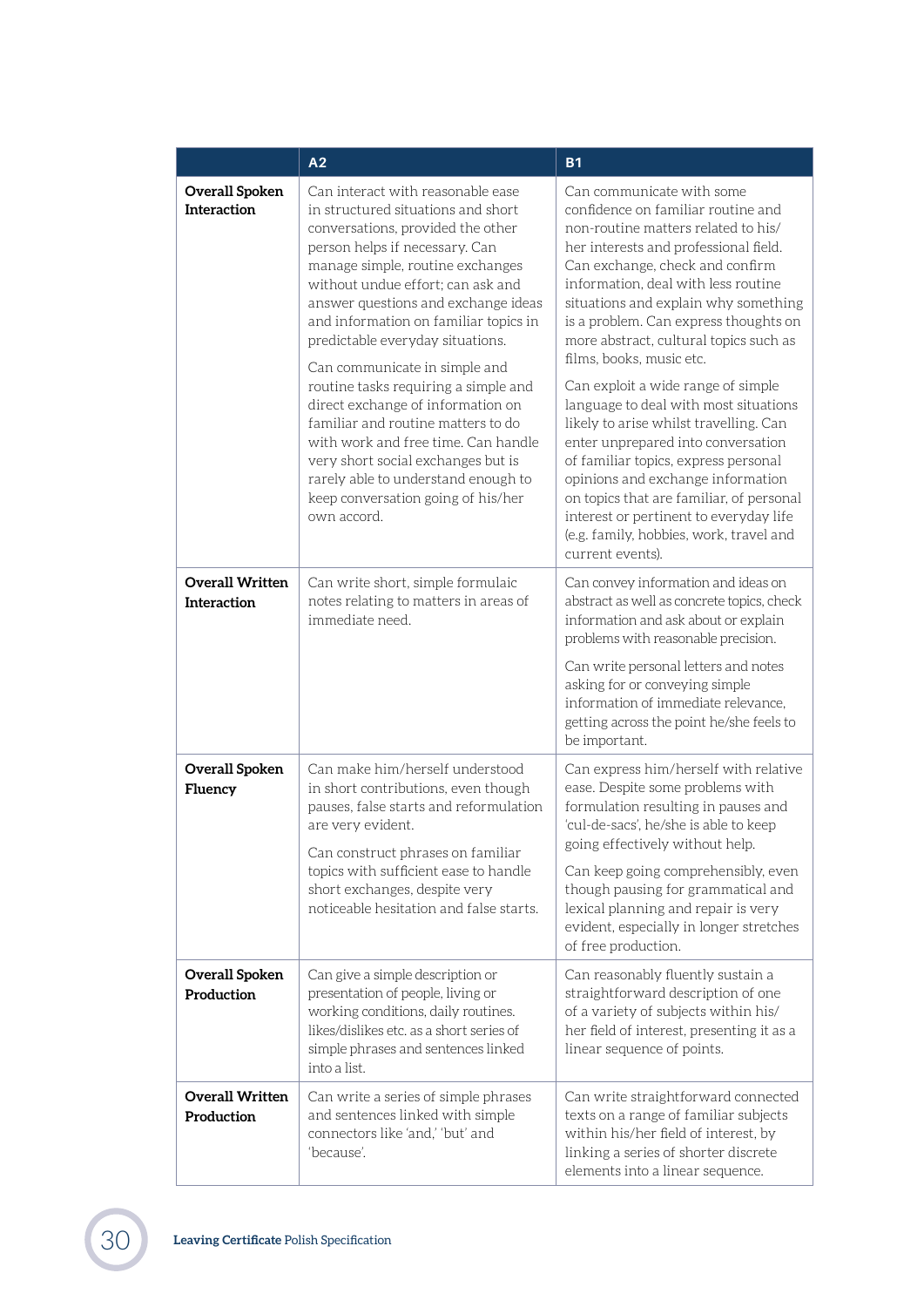## **Self-assessment grid (with online interaction and mediation)**

|                                             | A2                                                                                                                                                                                                                                                                                                                                                                  | <b>B1</b>                                                                                                                                                                                                                                                                                                                                                                                                     |
|---------------------------------------------|---------------------------------------------------------------------------------------------------------------------------------------------------------------------------------------------------------------------------------------------------------------------------------------------------------------------------------------------------------------------|---------------------------------------------------------------------------------------------------------------------------------------------------------------------------------------------------------------------------------------------------------------------------------------------------------------------------------------------------------------------------------------------------------------|
| Spoken<br><b>Interaction</b>                | I can communicate in simple and<br>routine tasks requiring a simple and<br>direct exchange of information on<br>familiar topics and activities.<br>I can handle very short social                                                                                                                                                                                   | I can deal with most situations likely<br>to arise whilst travelling in an area<br>where the language is spoken.<br>I can enter unprepared into conversation<br>on topics that are familiar, of personal                                                                                                                                                                                                      |
|                                             | exchanges, even though I can't<br>usually understand enough to keep<br>the conversation going myself.                                                                                                                                                                                                                                                               | interest or pertinent to everyday life<br>(e.g. family, hobbies, work, travel and<br>current events).                                                                                                                                                                                                                                                                                                         |
| Written<br>and Online<br><b>Interaction</b> | I can engage in basic social<br>interaction, expressing how I feel,<br>what I am doing or what I need, and<br>responding to comments with thanks,<br>apology or answers to questions.<br>I can complete simple transactions<br>such as ordering goods, can follow<br>simple instructions and can<br>collaborate in a shared task with a<br>supportive interlocutor. | I can interact about experiences,<br>events, impressions and feelings<br>provided that I can prepare<br>beforehand.<br>I can ask for or give simple<br>clarifications and can respond to<br>comments and questions in some<br>detail.<br>I can interact with a group working<br>on a project, provided there are<br>visual aids such as images, statistics<br>and graphs to clarify more complex<br>concepts. |
| Spoken<br>Production                        | I can use a series of phrases and<br>sentences to describe in simple<br>terms my family and other people,<br>living conditions, my educational<br>background and my present or most<br>recent job                                                                                                                                                                   | I can connect phrases in a simple<br>way in order to describe experiences<br>and events, my dreams, hopes &<br>ambitions<br>I can briefly give reasons and<br>explanations for opinions and plans.<br>I can narrate a story or relate the plot<br>of a book or film and describe my<br>reactions.                                                                                                             |
| Written<br>Production                       | I can write a series of simple phrases<br>and sentences linked with simple<br>connectors like "and", "but" and<br>"because".                                                                                                                                                                                                                                        | I can write straightforward connected<br>text on topics which are familiar or of<br>personal interest.                                                                                                                                                                                                                                                                                                        |
| Mediating a<br>Text                         | I can convey the main point(s)<br>involved in short, simple texts on<br>everyday subjects of immediate<br>interest provided these are expressed<br>clearly in simple language.                                                                                                                                                                                      | I can convey information given in<br>clear, well-structured informational<br>texts on subjects that are familiar or<br>of personal or current interest.                                                                                                                                                                                                                                                       |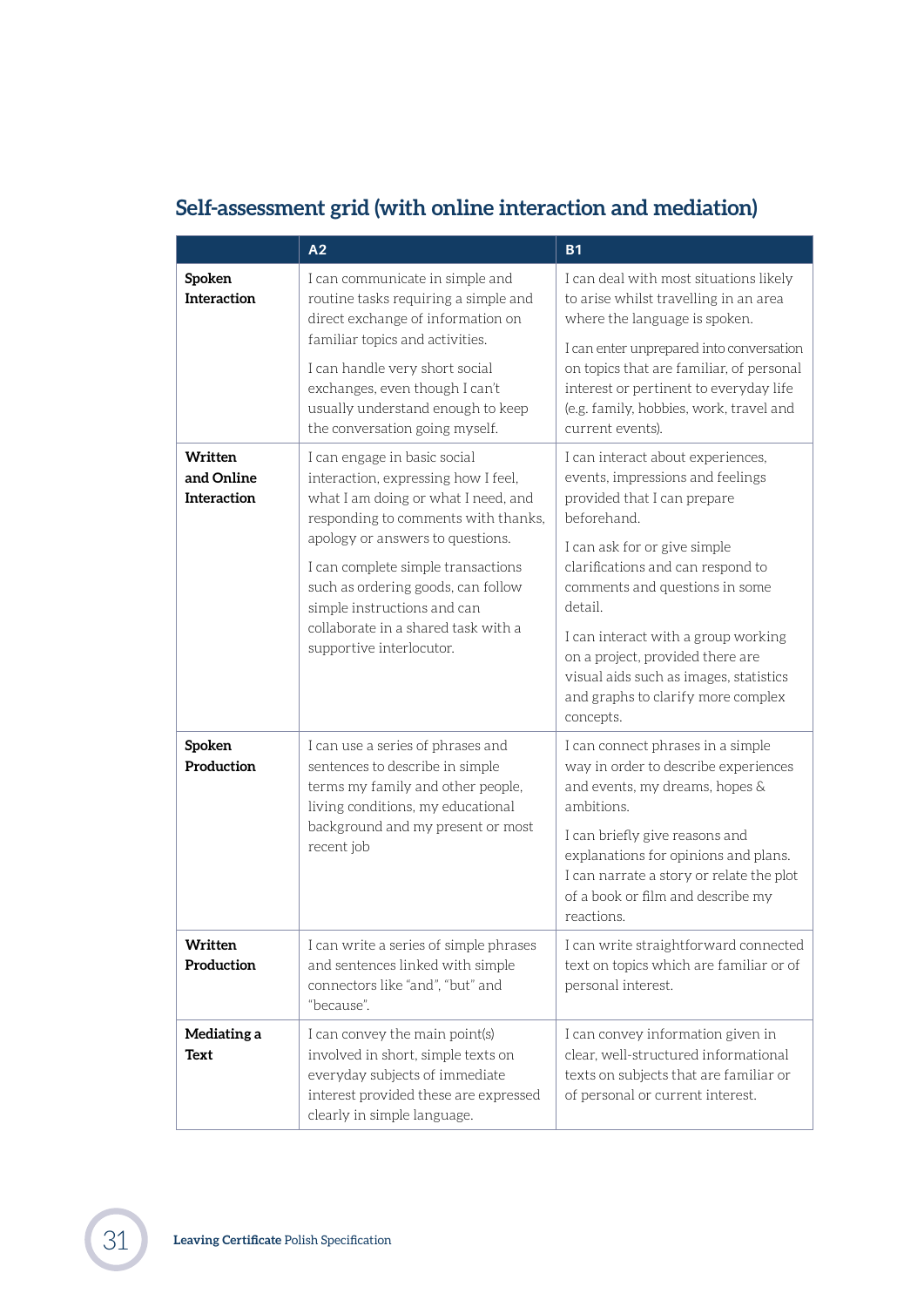|                                   | A <sub>2</sub>                                                                                                                                                                                                                                                                                                                                                                                                             | <b>B1</b>                                                                                                                                                                                                                                                                                                                                                                                               |
|-----------------------------------|----------------------------------------------------------------------------------------------------------------------------------------------------------------------------------------------------------------------------------------------------------------------------------------------------------------------------------------------------------------------------------------------------------------------------|---------------------------------------------------------------------------------------------------------------------------------------------------------------------------------------------------------------------------------------------------------------------------------------------------------------------------------------------------------------------------------------------------------|
| Mediating<br>Concepts             | I can collaborate in simple,<br>practical tasks, asking what<br>others think, making suggestions<br>and understanding responses,<br>provided I can ask for repetition or<br>reformulation from time to time.<br>I can make suggestions in a simple<br>way to move the discussion forward<br>and can ask what people think of<br>certain ideas.                                                                             | I can help define a task in basic terms<br>and ask others to contribute their<br>expertise.<br>I can invite other people to speak, to<br>clarify the reason(s) for their views<br>or to elaborate on specific points they<br>made.<br>I can ask appropriate questions to<br>check understanding of concepts<br>and can repeat back part of what<br>someone has said to confirm mutual<br>understanding. |
| <b>Mediating</b><br>Communication | I can contribute to communication by<br>using simple words to invite people<br>to explain things, indicating when I<br>understand and/or agree.<br>I can communicate the main point of<br>what is said in predictable, everyday<br>situations about personal wants and<br>needs<br>I can recognise when speakers<br>disagree or when difficulties occur<br>and can use simple phrases to seek<br>compromise and agreement. | I can support a shared communication<br>culture by introducing people,<br>exchanging information about<br>priorities, and making simple requests<br>for confirmation and/or clarification.<br>I can communicate the main sense of<br>what is said on subjects of personal<br>interest, provided that speakers<br>articulate clearly and that I can pause<br>to plan how to express things.              |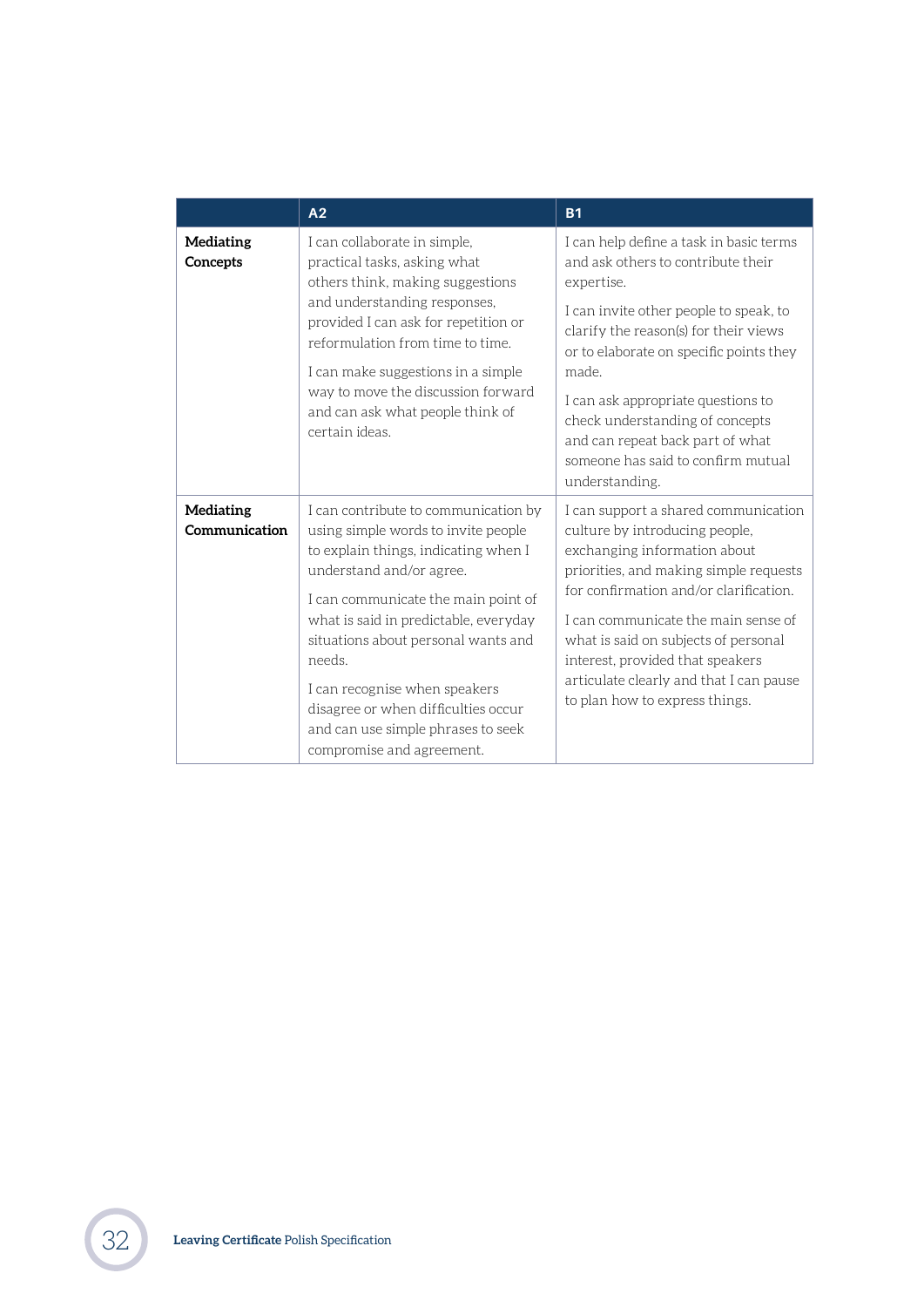## **Written assessment grid**

|             | A2                                                                                                                                                                                                                                            | <b>B1</b>                                                                                                                                                                                                                                                                                                                                                                                                      |
|-------------|-----------------------------------------------------------------------------------------------------------------------------------------------------------------------------------------------------------------------------------------------|----------------------------------------------------------------------------------------------------------------------------------------------------------------------------------------------------------------------------------------------------------------------------------------------------------------------------------------------------------------------------------------------------------------|
| Overall     | Can write a series of simple phrases<br>and sentences linked with simple<br>connectors like "and", "but" and<br>"because". Longer texts may contain<br>expressions and show coherence<br>problems which makes the text hard to<br>understand. | Can write straightforward connected<br>texts on a range of familiar subjects<br>within his field of interest, by linking<br>a series of shorter discrete elements<br>into a linear sequence. The texts are<br>understandable but occasional unclear<br>expressions and/or inconsistencies may<br>cause a break-up in reading.                                                                                  |
| Range       | Uses basic sentence patterns with<br>memorized phrases, groups of a<br>few words and formulae in order to<br>communicate limited information<br>mainly in everyday situations.                                                                | Has enough language to get by, with<br>sufficient vocabulary to express him/<br>herself with some circumlocutions<br>on topics such as family, hobbies and<br>interests, work, travel, and current<br>events.                                                                                                                                                                                                  |
| Coherence   | Can link groups of words with simple<br>connectors like "and", "but" and<br>"because".                                                                                                                                                        | Can link a series of shorter discrete<br>elements into a connected, linear<br>text.                                                                                                                                                                                                                                                                                                                            |
| Accuracy    | Uses simple structures correctly,<br>but still systematically makes basic<br>mistakes. Errors may sometimes cause<br>misunderstandings.                                                                                                       | Uses reasonably accurately a<br>repertoire of frequently used<br>"routines" and patterns associated<br>with more common situations.<br>Occasionally makes errors that the<br>reader usually can interpret correctly on<br>the basis of the context.                                                                                                                                                            |
| Description | Can write very short, basic<br>descriptions of events, past activities<br>and personal experiences.<br>Can write short simple imaginary<br>biographies and simple poems about<br>people.                                                      | Can write accounts of experiences,<br>describing feelings and reactions in<br>simple connected text.<br>Can write a description of an event, a<br>recent trip - real or imagined.<br>Can narrate a story.<br>Can write straightforward, detailed<br>descriptions on a range of familiar<br>subjects within his field of interest.                                                                              |
| Argument    |                                                                                                                                                                                                                                               | Can write short, simple essays on<br>topics of interest.<br>Can summarise, report and give<br>his/her opinion about accumulated<br>factual information on a familiar<br>routine and non-routine matters,<br>within his field with some confidence.<br>Can write very brief reports to a<br>standard conventionalised format,<br>which pass on routine factual<br>information and state reasons for<br>actions. |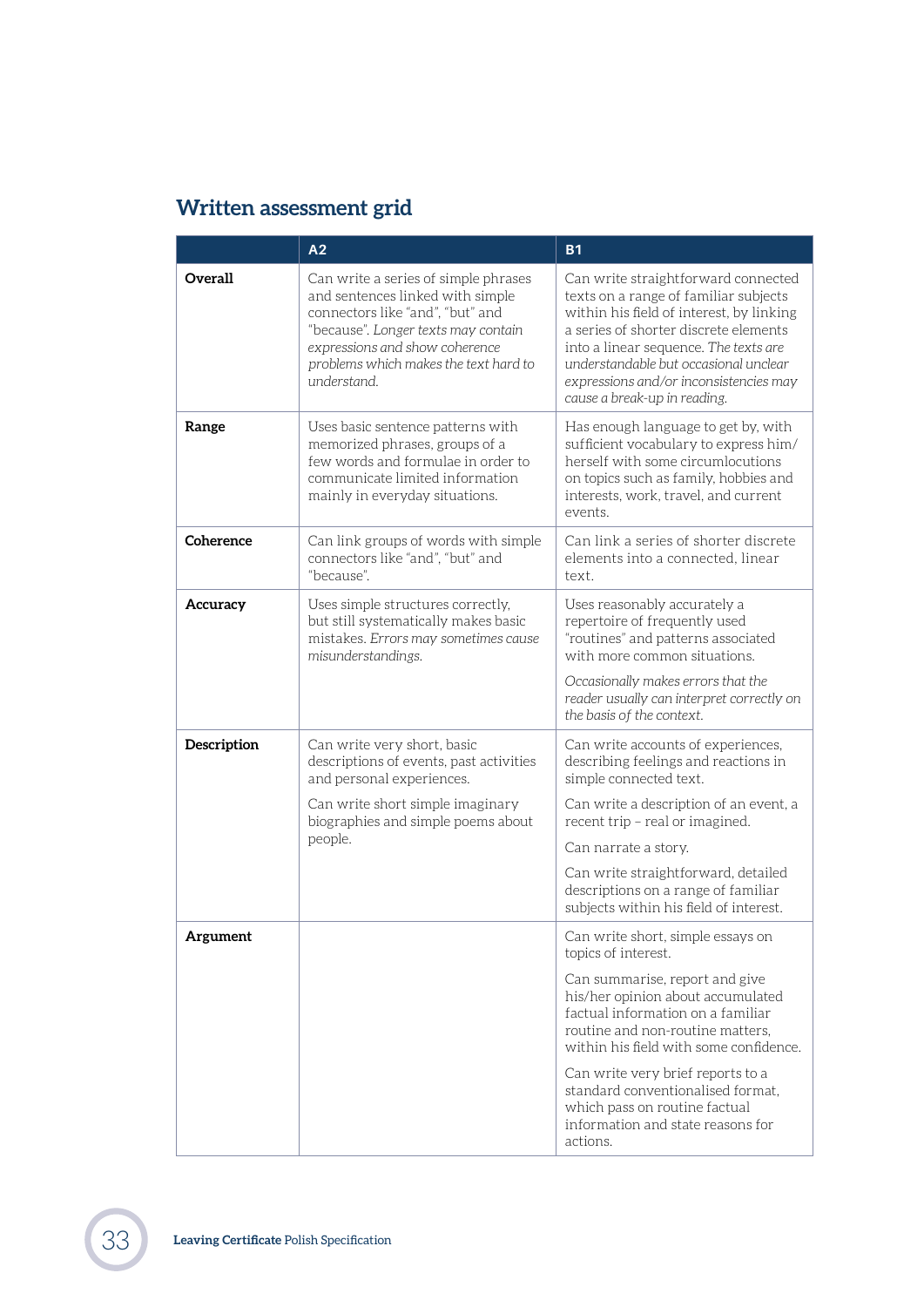## **Qualitative features of spoken language (expanded with phonology)**

|             | A2                                                                                                                                                                                                                                                                                                                                                                                              | <b>B1</b>                                                                                                                                                                                                                    |
|-------------|-------------------------------------------------------------------------------------------------------------------------------------------------------------------------------------------------------------------------------------------------------------------------------------------------------------------------------------------------------------------------------------------------|------------------------------------------------------------------------------------------------------------------------------------------------------------------------------------------------------------------------------|
| Range       | Uses basic sentence patterns with<br>memorised phrases, groups of a<br>few words and formulae in order to<br>communicate limited information in<br>simple everyday situations.                                                                                                                                                                                                                  | Has enough language to get by, with<br>sufficient vocabulary to express him/<br>herself with some hesitation and<br>circumlocutions on topics such as<br>family, hobbies and interests, work,<br>travel, and current events. |
| Accuracy    | Uses some simple structures correctly,<br>but still systematically makes basic<br>mistakes.                                                                                                                                                                                                                                                                                                     | Uses reasonably accurately a<br>repertoire of frequently used<br>"routines" and patterns associated<br>with more predictable situations.                                                                                     |
| Fluency     | Can make him/herself understood in<br>very short utterances, even though<br>pauses, false starts and reformulation<br>are very evident.                                                                                                                                                                                                                                                         | Can keep going comprehensibly, even<br>though pausing for grammatical and<br>lexical planning and repair is very<br>evident, especially in longer stretches<br>of free production.                                           |
| Interaction | Can ask and answer questions and<br>respond to simple statements.<br>Can indicate when he/she is following<br>but is rarely able to understand<br>enough to keep conversation going of<br>his/her own accord.                                                                                                                                                                                   | Can initiate, maintain and close<br>simple face-to-face conversation on<br>topics that are familiar or of personal<br>interest.<br>Can repeat back part of what<br>someone has said to confirm mutual<br>understanding.      |
| Coherence   | Can link groups of words with simple<br>connectors like "and, "but" and<br>"because".                                                                                                                                                                                                                                                                                                           | Can link a series of shorter, discrete<br>simple elements into a connected,<br>linear sequence of points.                                                                                                                    |
| Phonology   | Pronunciation is generally clear<br>enough to be understood, but<br>conversational partners will need<br>to ask for repetition from time to<br>time. A strong influence from other<br>language(s) he/she speaks on stress,<br>rhythm and intonation may affect<br>intelligibility, requiring collaboration<br>from interlocutors. Nevertheless,<br>pronunciation of familiar words is<br>clear. | Pronunciation is generally intelligible;<br>can approximate intonation and stress<br>at both utterance and word levels.<br>However, accent is usually influenced<br>by other language(s) he/she speaks.                      |